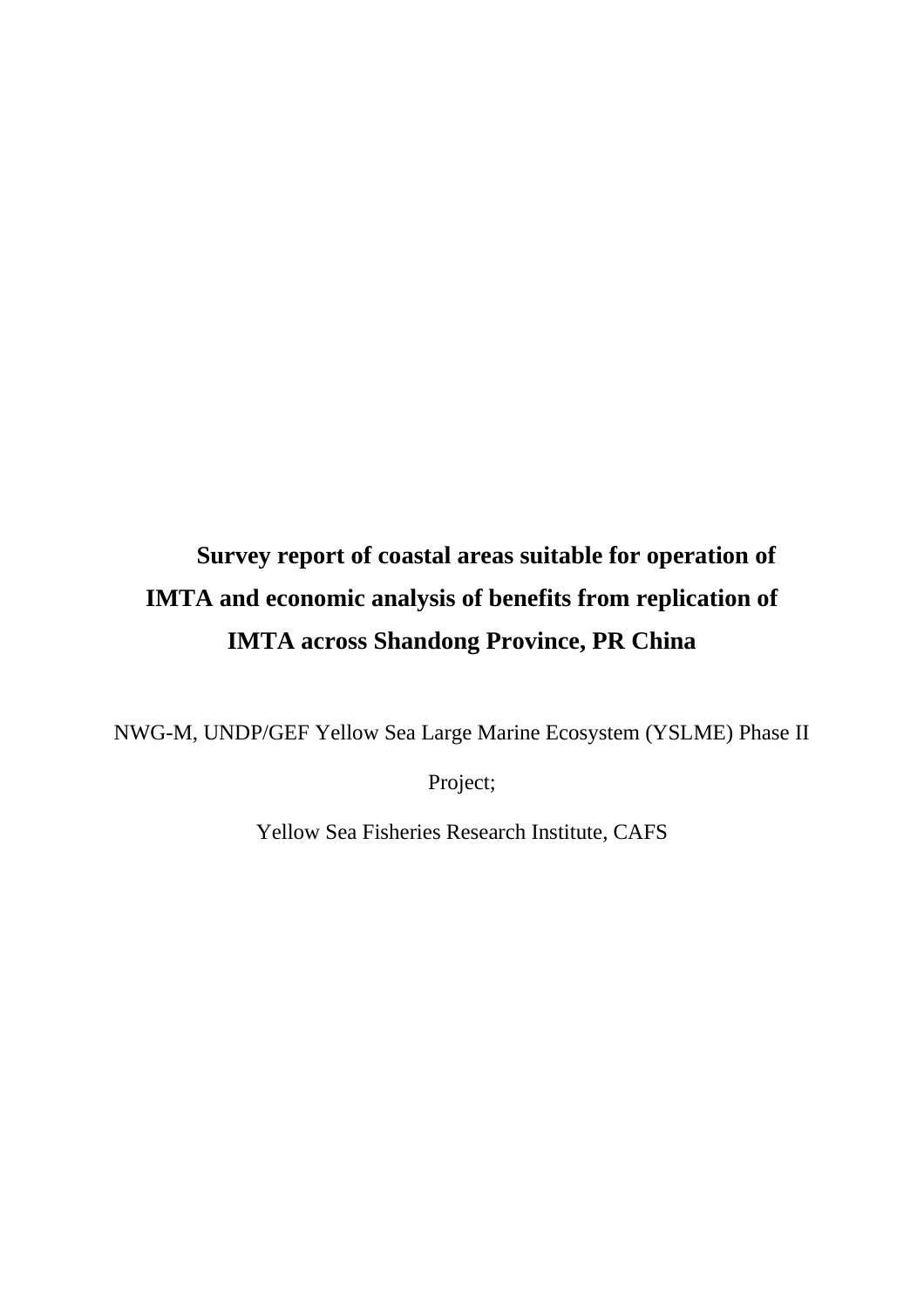| 1.1 Summary of the adjacent oceanic condition of Shandong Province                |
|-----------------------------------------------------------------------------------|
|                                                                                   |
|                                                                                   |
|                                                                                   |
|                                                                                   |
|                                                                                   |
|                                                                                   |
|                                                                                   |
|                                                                                   |
| 4.2 Objectives and principles for the selection of potential mariculture areas  8 |
|                                                                                   |
|                                                                                   |
|                                                                                   |
|                                                                                   |
|                                                                                   |
|                                                                                   |
|                                                                                   |
| 4.5 Potential mariculture area selection and IMTA suitable area 17                |
|                                                                                   |
| 4.5.2 Areas suitable for IMTA in pond in Northern China/L-IMTRA 19                |
|                                                                                   |
|                                                                                   |
|                                                                                   |

# **Contents**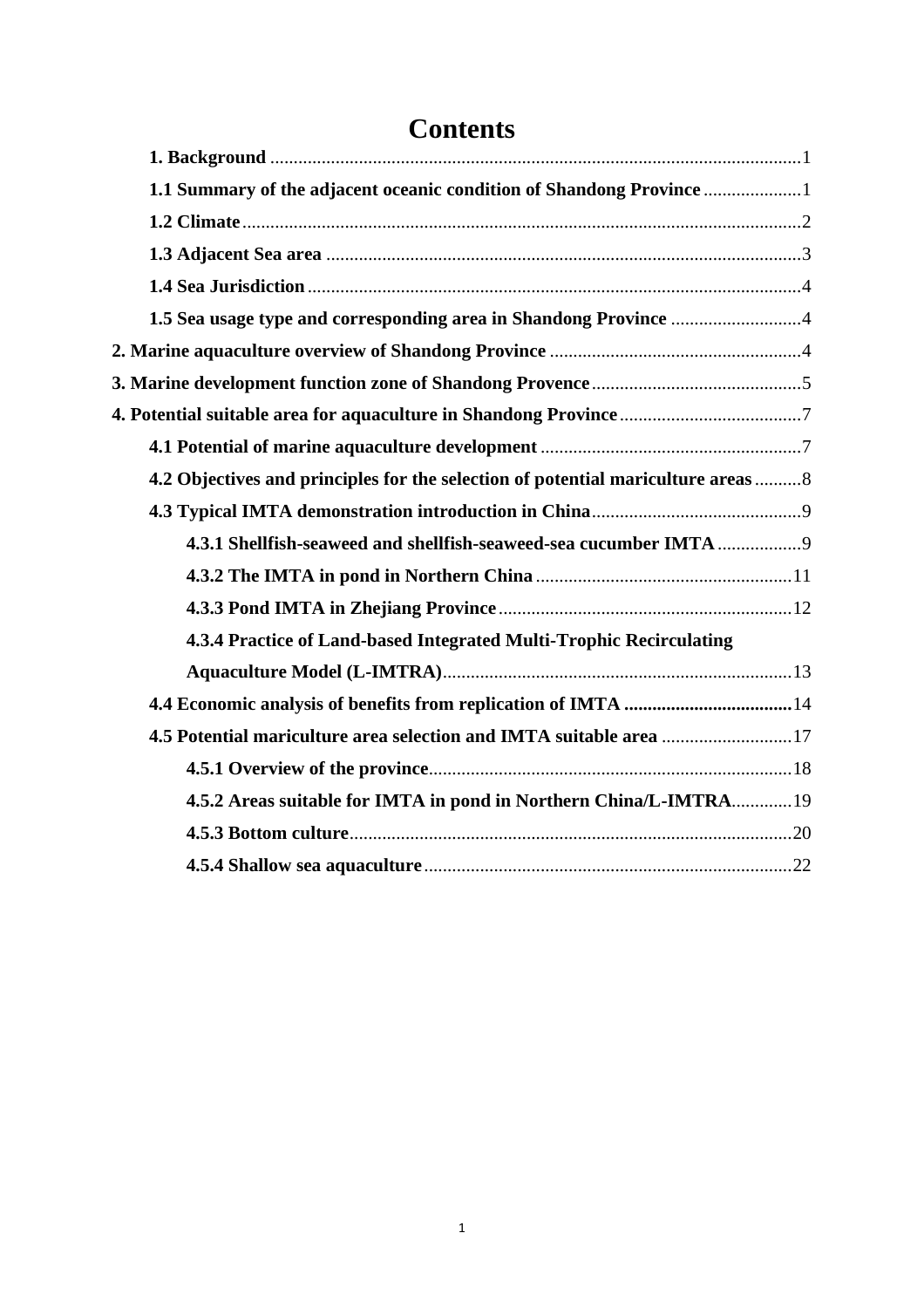#### <span id="page-2-0"></span>**1. Background**

## **1.1 Summary of the adjacent oceanic condition of Shandong Province**

<span id="page-2-1"></span>Shandong Province is close to the Bohai Sea and the Yellow Sea with abundant coastal and offshore resources. The coastline of the peninsula is 3345km, and the intertidal zone is about 4394.5km<sup>2</sup>. There are 3 islands above  $500m^2$ , and the intertidal zone is about  $219.951km^2$ . The adjacent sea area of the peninsula is about  $3.55 \times 10^4$  km. With an advantageous geographical position, Shandong Peninsula is an important part of the Western Belt of the Asia-Pacific Economic Circle. It faces the Liaodong Island and the Korean Peninsula across the sea. Since the confirmation of the "Oceanic Shandong" major policy since the 1990s, the marine economy of Shandong Province has developed rapidly. In 2010, the province's marine economic output exceeded 700 billion yuan, ranking second in domestically. The marine industry covers a wide range of industries including marine fisheries, marine transportation, coastal tourism, offshore oil industry.

The coastline of Shandong Province is bordered by Hebei Province in the mouth of the Dakou River, along the Yellow River Delta and Laizhou Bay to the east, and to the west ends at the Xiuzhen river estuary in Jiangsu Province. The administration area is divided into Binzhou, Dongying, Weifang, Yantai, Weihai, Qingdao and Rizhao. Among them, the coastline of Weihai City has the longest coastline about 978km long, accounting for about 1/3 of the total length.

According to the results of the "908 Special Project" Shandong Coastal Rocky Shoreline Survey, the length of the artificial coastline Shandong Province accounts for 38% of the total length of the provincial coastline (Fig. 1). Among them 27% of the coastline is made up of bedrock snorkeling; about 23% is the sandy shoreline; the silt and muddy shoreline only accounts for 12% of the total length of the province's coastline. In addition, there are some river port lines, which are not counted due to their short length.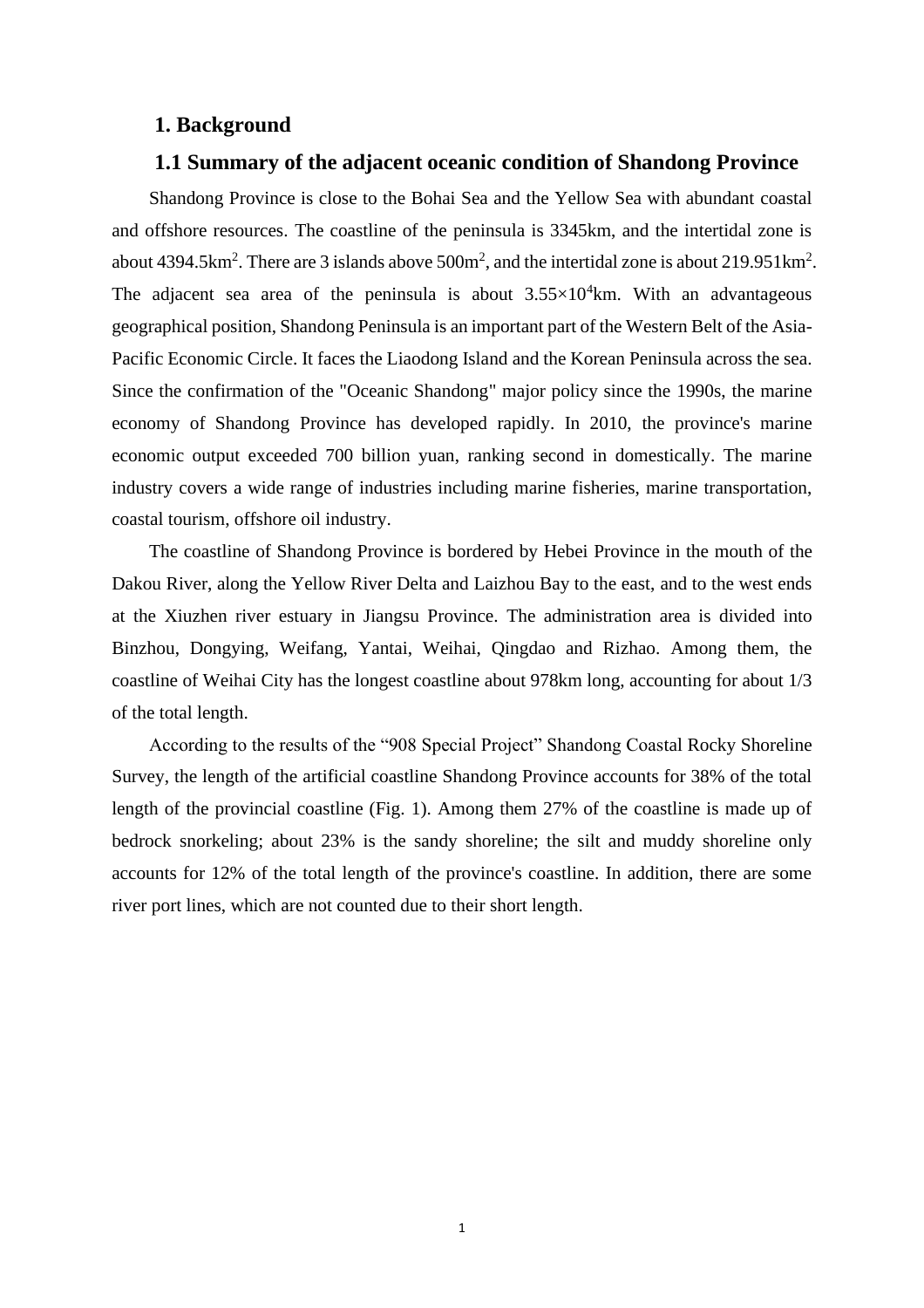

Fig. 1 length ratio of each type of coastline in Shandong province

# **1.2 Climate**

<span id="page-3-0"></span>The general climate of Shandong Province is controlled by the East Asian monsoon system, with the characteristics of "hot and rainy summer, cold and dry winter". It also has the characteristics of frequent mid-latitude weather system activities and various types of disasters. It also has a microclimate peculiar to the boundary between two different physical properties (land/sea). In summary, the salient features are: rich climatic resources; seasonal changes are obvious; severe weather events are frequent; climate difference between southeast and northwest part of the peninsula is obvious; climate has transitional characteristics; wind direction has daily changes, namely sea and land breeze, wind speed has mutation; there are more sea fog along the southeast coast.

The total annual solar radiation in Shandong Province is 494042-544284Jcm<sup>2</sup>, the radiation is richer in the west of Yantai city. The annual sunshine hours in the coastal area is 2438-2827h.

The annual average temperature of Shandong Province has a spatial distribution, which decreases from inland to coastal. The annual average temperature in the coastal area is within 11.1-12.6°C, which is 1-3°C lower than the inland. The coldest month in the coastal areas occurred in January, with an average temperature of -2.8 to -4.3 °C in the Bohai Sea and -1.0 to -3.2 °C in the Yellow Sea.

The annual precipitation in Shandong Province is decreasing from the southeast coast to the northwest. The average annual precipitation in the coastal area of the province is 580- 916mm. The average annual precipitation is greater than or equal to 0.1mm days, the Bohai area is 65-80d, and the Yellow Sea area is 80-90d. The annual average precipitation days of 10mm are 15-18d in the Bohai area and 18-25d in the Yellow Sea area; the average annual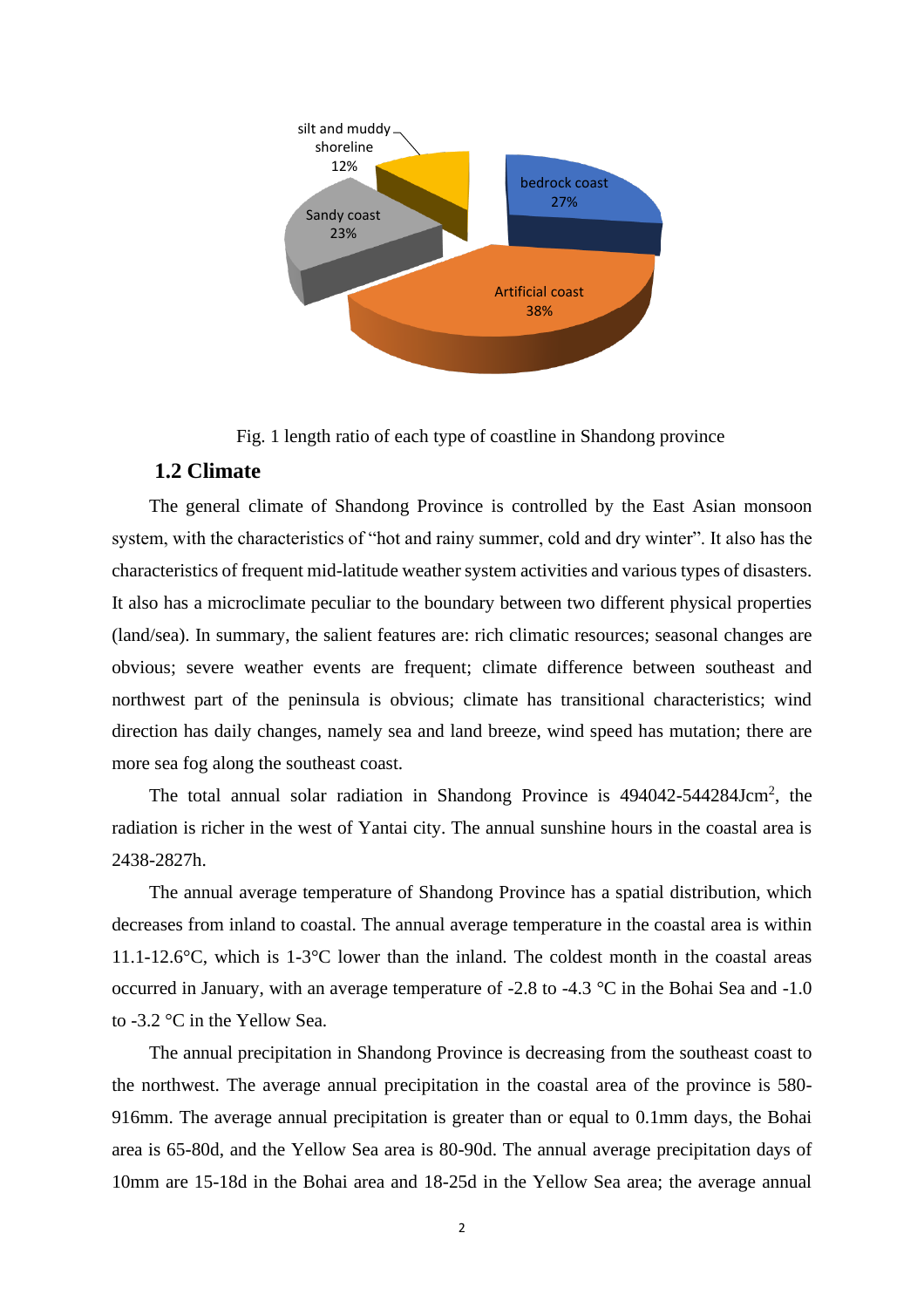precipitation days of 25mm or more is about 6-7d in the Bohai area and 8-11d in the Yellow Sea.

The coastal area of Shandong Province is one of the regions with the richest wind energy in the country. The wind energy resources in the northeastern part of Weishan Mountain are the most abundant, followed by the sea area near Long Island and the eastern part of the southern Yellow Sea.

#### **1.3 Adjacent Sea area**

<span id="page-4-0"></span>The "Declaration of the People's Republic of China's Territorial Sea Baseline" (May 15, 1996) stipulates that Shandong Province has a total 8 territorial sea base points containing: Shandong High Angle (1) (37°24.0'N, 122 ° 42.3'E), Shandong High Angle (2) (37°23.7'N, 12242.3E), Moye Iland (1) (36°57.8'N, 122°34.2'), Moye Iland (2) (36°55.1'N, 122°32.7'E) , Moye Iland (3) (36°53.7′N, 122°31.1′E), Sushan Island (36°4.8′N, 122°15.8′E), Chaolian Island (35°53.6'N, 120° 53.1'E), Dashan Island (35°59.2′N, 119°54.2′E). The connection between each points is the baseline of the territorial sea in Shandong. The inner sea of Shandong Province is located within 12 nautical miles in the south of the Bohai Sea and the baseline seaward side of the Yellow Sea territorial sea, with a total area of about  $3.55 \times 10^4 \text{ km}^2$ . The total area of the adjacent sea area of Shandong Province is about  $15.96 \times 10^4$ km<sup>2</sup>.

The total area in the continental coast of Shandong Province is 31105.16km<sup>2</sup>. Among them, the sea area of 0--30m water depth is  $61140 \text{km}^2$ , accounting for 38.31% of the total area; the sea area of 0--50m depth is  $97499km^2$ , accounting for 61.11% of the total area. In order to develop and utilize marine resources more scientifically and rationally, and make full use of the space in the vertical depth of the ocean, statistics are carried out on sea areas of different depths in Shandong Province, as shown in Table 1.

| Depth                   | Area $(km^2)$ | Proportion of sea area $(\% )$ |
|-------------------------|---------------|--------------------------------|
| Coastline to 0m isobath | 4395          | 2.75                           |
| $0$ to 5 m depth        | 3565          | 2.23                           |
| $5-10$ m depth          | 4553          | 2.85                           |
| $10-20$ m depth         | 19660         | 12.32                          |
| $20-30$ m depth         | 28967         | 18.15                          |
| $30-40$ m depth         | 19634         | 12.31                          |
| $40-50$ m depth         | 16725         | 10.48                          |
| 50m isobath to depth    | 62058         | 38.89                          |

Table 1 Statistical table of sea areas at different depths in Shandong Province  $(km^2)$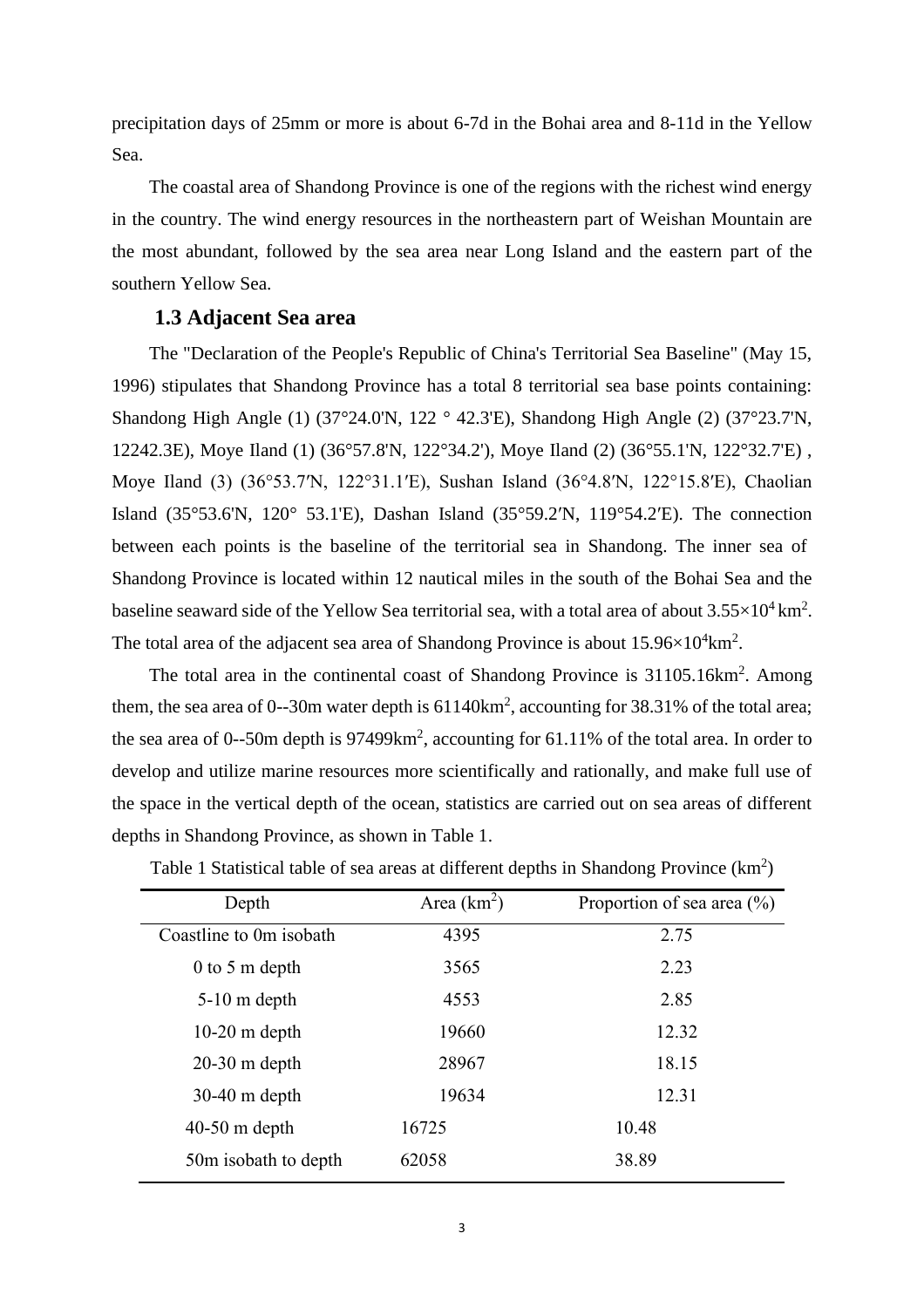| ᅲ<br><b>Cotal</b> | 500557<br>١ч<br>1 <i>0100'</i> | 100.00 |
|-------------------|--------------------------------|--------|
|                   |                                |        |

### **1.4 Sea Jurisdiction**

<span id="page-5-0"></span>The sea area under the jurisdiction of Shandong Province is from the coastline to the outer boundary of the territorial sea. The total area of the coastal waters is  $3.55 \times 10^4$  km<sup>2</sup>. The area near the coastal area of Bohai Sea is  $1.19 \times 10^4$  km<sup>2</sup>, and the area of the Yellow Sea is about  $2.36\times10^4$  km<sup>2</sup>. The largest coastal area in Shandong Province is Yantai City, with a sea area of 11512.28km<sup>2</sup> , accounting for 32.43% of the total sea area of the province; the smallest sea area is Binzhou and Weifang, with a sea area of  $1134.63 \text{km}^2$  and  $1417.24 \text{km}^2$  respectively. The total area of the sea is 3.76% and 3.99% (Table 2).

| City             | Area $(km^2)$ | Area percentage $(\% )$ |
|------------------|---------------|-------------------------|
| Qingdao          | 8445.34       | 23.79                   |
| Dongying         | 4063.08       | 11.45                   |
| Yantai           | 11512.28      | 32.43                   |
| Weifang          | 1417.24       | 3.99                    |
| Weihai           | 4868.71       | 13.72                   |
| Rizhao           | 3857.88       | 10.87                   |
| Binzhou          | 1334.63       | 3.76                    |
| Shandong (Total) | 35499.16      | 100.00                  |

| Table 2 Area of sea areas under the jurisdiction of Shandong coastal cities $(km2)$ |  |  |  |
|-------------------------------------------------------------------------------------|--|--|--|
|-------------------------------------------------------------------------------------|--|--|--|

#### **1.5 Sea usage type and corresponding area in Shandong Province**

<span id="page-5-1"></span>The use of sea areas in Shandong Province was classified according to the Classification System of Sea Areas (State Oceanic Administration, 2008). By the end of 2007, the sea of fishery in Shandong Province accounted for the largest proportion, accounting for 94.10% of the total sea area. The mineral sea area accounted for 1.35%, and about 2.19% used for landbuilding project. Subsequently, the amount of transportation is 1.12%, 0.59% for special use, 0.37% for seabed projects, 0.20% for tourism and entertainment, 0.05% for sewage dumping, and 0.03% for other seas. The sea for fishery is used in the development and utilization of fishery resources and for marine fishery which includes fishing infrastructure (fishing port and fishing boat repair), pond culture, facility farming, and bottom-casting seas.

#### <span id="page-5-2"></span>**2. Marine aquaculture overview of Shandong Province**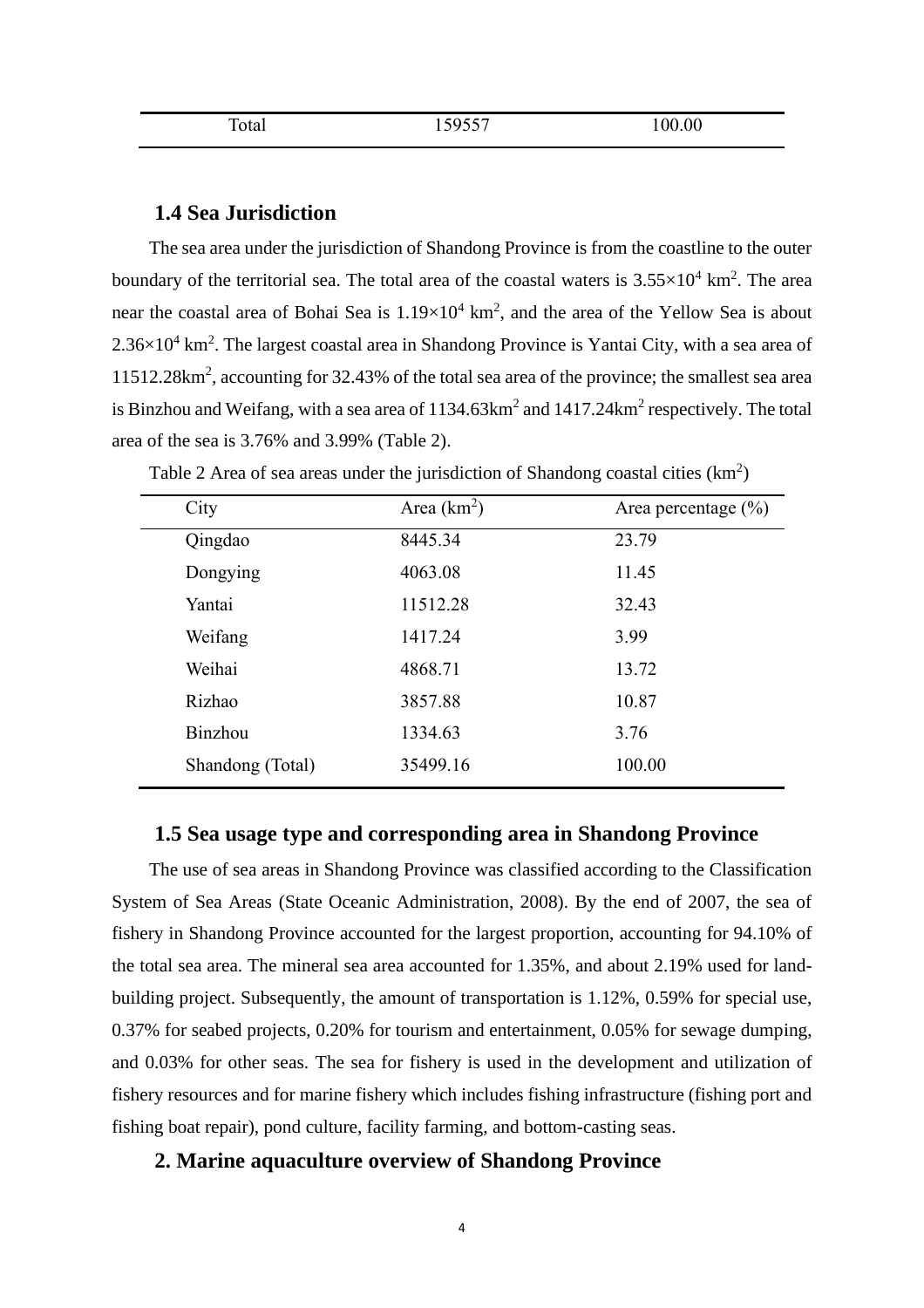#### (1) Aquatic production in Shandong

In 2016, the total output of aquatic products in Shandong Province reached 9.502 million tons, accounting for 13.8% of the total national aquatic products. Among them, 7.95 million tons of seawater products and 1.552 million tons of freshwater products accounted for 83.7% and 16.3% of the total aquatic products in the province. Among seawater products, 2.292 million tons of offshore fishing, 5.128 million tons of marine aquaculture, and 503,000 tons of offshore fisheries, marine aquaculture accounted for 54% of the province's total aquatic product production.

(2) Areas of different aquaculture in Shandong

| <b>Cities</b>   | Pond $(ha^2)$ | $Cage(m^3)$    | <b>Long-line</b> | Seabed $(ha^2)$ | Indoor(m <sup>3</sup> ) |
|-----------------|---------------|----------------|------------------|-----------------|-------------------------|
|                 |               |                | $(ha^2)$         |                 |                         |
| <b>Shandong</b> | 104306        | 3075430        | 192823           | 217782          | 8903029                 |
| Qingdao         | 5636          | 872548         | 2507             | 15423           | 1478372                 |
| <b>Dongying</b> | 31667         | $\overline{0}$ | 666              | 73501           | 67000                   |
| Yantai          | 10497         | 1633450        | 97163            | 55892           | 3185307                 |
| Weifang         | 6133          | $\overline{0}$ | 19640            | 33602           | 900000                  |
| Weihai          | 11752         | 441740         | 37761            | 23641           | 1033500                 |
| <b>Rizhao</b>   | 1502          | 127620         | 35086            | 2790            | 2202850                 |
| <b>Binzhou</b>  | 37119         | $\overline{0}$ | $\overline{0}$   | 12933           | 36000                   |

Table 3 Areas of different aquaculture in Shandong

#### **3. Marine development function zone of Shandong Provence**

<span id="page-6-0"></span>According to the layout of the "National Marine Functional Spatial Planning", on the basis of the "Shandong Province Marine Functional Spatial Planning", the province's marine land space is divided into 29 functional areas, including 8 optimized development areas and 3 key development areas. 18 restricted development areas, as well as point-prohibited development areas. The "Plan" proposes that by 2020, it will basically form a clear spatial balance of the marine main body, a harmonious and balanced coastal population, economic and resource environment, and a coordinated and sustainable development of the marine and land.

According to the "Plan", Shandong has divided 8 optimized development areas, namely Shouguang City, Longkou City, Yantai City, Jimo City, Qingdao City, Huangdao District of Qingdao, Donggang District of Rizhao City and Laoshan District of Rizhao City. The total sea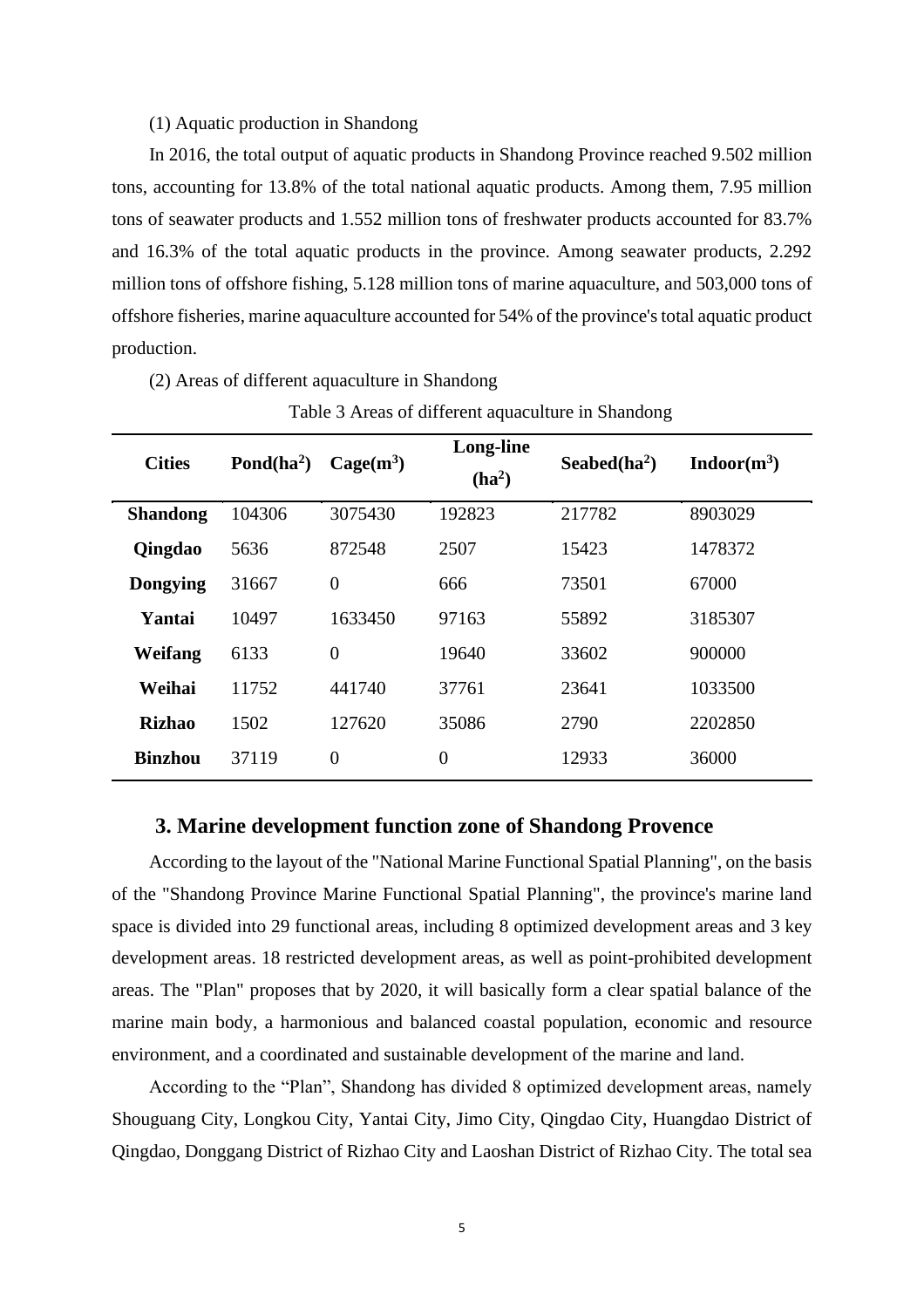area is 16050.58 square kilometers, accounting for 33.93% of the total area of the province's managed waters.

The province has set three key development areas, namely Hanting District of Weifang City, Muping District of Yantai City and Wendeng District of Weihai City. The total sea area is 2995.30 square kilometers, accounting for 6.33% of the total managed area of the province.

The province has a total of 18 restricted development areas, namely Wudi County, Binzhou City Zhanhua District, Dongying City Hekou District, Lijin County, Kenli District, Dongying City Dongying District, Guangrao County, Changyi City, Laizhou City, Zhaoyuan City, Changdao County, Penglai City, Weihai City, Huancui City, Rongcheng City, Rushan City, Haiyang City, Laiyang City and Qingdao Laoshan District, the total area of 27,453 square kilometers, accounting for 58.04% of the province's total managed area. Among them, the total area of the six marine fishery protection zones is 10092 square kilometers; the total area of the 12 key marine ecological functional zones is 17,361 square kilometers.

A total of 19 prohibited zones are confirmed in the province's sea area, including 4 national nature reserves and 7 provincial nature reserves, and 8 territorial sea-point islands.

|                |              | Function              |       |          |            | Area       |
|----------------|--------------|-----------------------|-------|----------|------------|------------|
| NO.            | First level  | Third<br>Second level |       | City     | District   | percentage |
|                |              |                       | level |          |            |            |
| $\mathbf{1}$   |              |                       |       | Weifang  | Shouguang  |            |
| $\overline{2}$ |              |                       |       | Yantai   | Longkou    |            |
| $\overline{3}$ |              |                       |       |          | Urban area |            |
| $\overline{4}$ | optimization |                       |       |          | Jimo       | 33.93%     |
| 5              |              |                       |       | Qingdao  | Urban area |            |
| 6              |              |                       |       |          | Huangdao   |            |
| $\tau$         |              |                       |       | Rizhao   | Donggang   |            |
| 8              |              |                       |       |          | Lanshan    |            |
| 9              |              |                       |       | Weifang  | Hanting    |            |
| 10             | emphasis     |                       |       | Yantai   | Muping     | 6.33%      |
| 11             |              |                       |       | Weihai   | Wendeng    |            |
| 12             |              | Marine                |       | Binzhou  | Zhanhua    |            |
| 13             |              | fishery               |       | Dongying | Hekou      |            |
| 14             |              | protection            |       | Weifang  | Changyi    | 58.04%     |
| 15             |              | zone                  |       | Yantai   | Laizhou    |            |
| 16             |              |                       |       | Weihai   | Rushan     |            |

Table 3 Marine development function zone of Shandong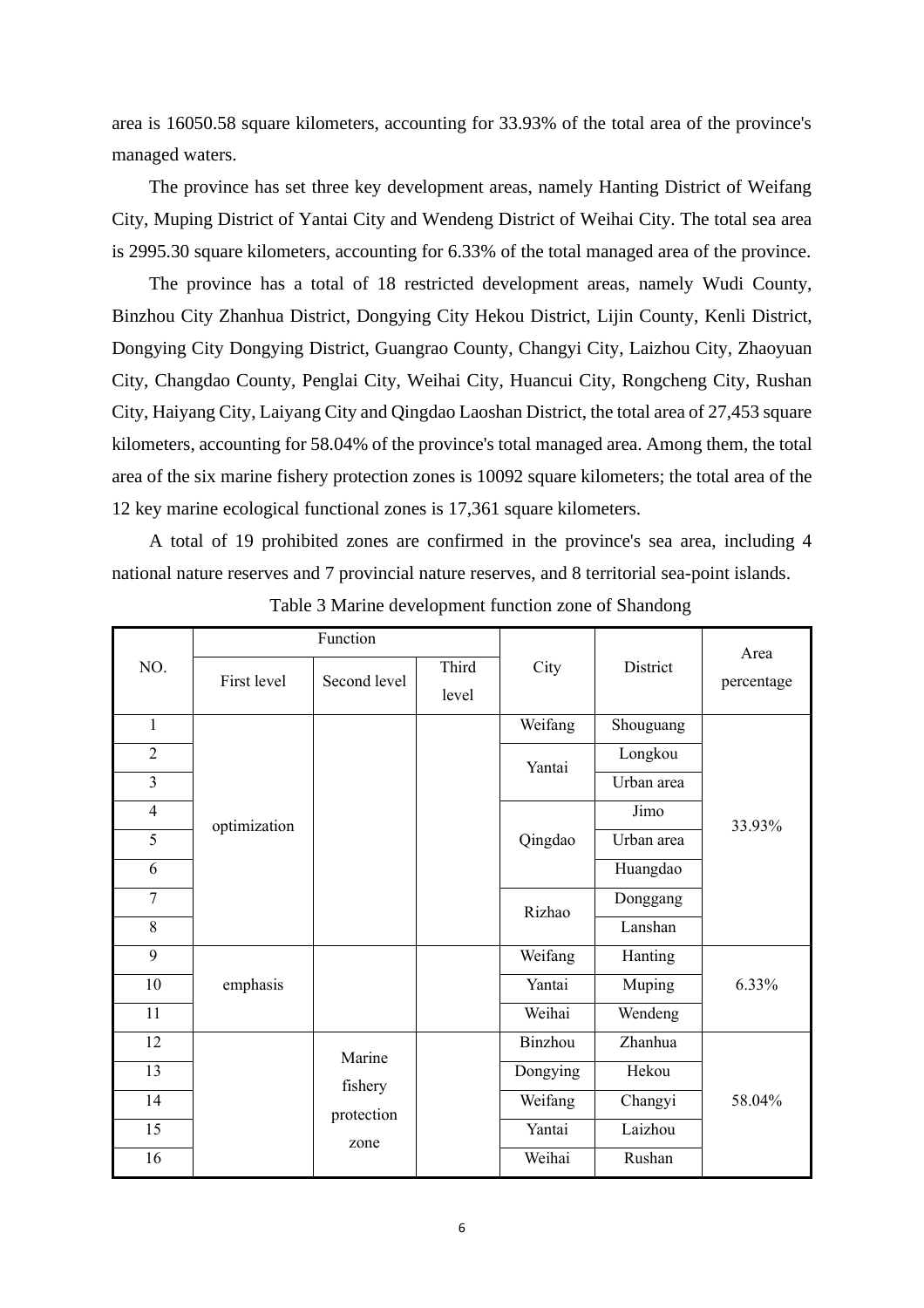| $      -$ | $ -$<br>.<br>-- |
|-----------|-----------------|
|-----------|-----------------|

#### <span id="page-8-0"></span>**4. Potential suitable area for aquaculture in Shandong Province**

#### <span id="page-8-1"></span>**4.1 Potential of marine aquaculture development**

(1) Pond Culture

According to statistics, the total area suitable for development of pond culture of Shandong Province is about  $3.4 \times 10^5$ hm<sup>2</sup>. At present, there are about  $1 \times 10^5$ hm<sup>2</sup> has been developed, and  $2.3 \times 10^5$ hm<sup>2</sup> is still undeveloped. The undeveloped area is mainly located in the shoreline between Binzhou and Weifang. It is mainly made up of saline-alkali land and wasteland. About  $2\times10^5$ hm<sup>2</sup> can be developed for sea and underground brackish water pond culture. Furthermore, with the improvement of the salt industrial technology, the proportion of the crystallization pond to the total area of the salt pool is 5%-30%; in addition to the crystallization pond, other ponds can carry out aquaculture, and the Yantian area can be developed to coexist with the culture and salt dual industry.

#### (2) Bottom Culture

According to statistics, Shandong Province has developed an area of  $1.03\times10^5$ hm<sup>2</sup> for bottom culture in the inter-tidal zone, and there are still undeveloped tidal flats of  $2.4\times10^4$ hm2 mainly located in Binzhou to Weifang section, which can be developed for bottom aquaculture.

The area of the 0-30m isobath in Shandong Province is about  $3.2 \times 10^6$ hm<sup>2</sup>, among which about  $9\times10^5$ hm<sup>2</sup> is suitable for the development of the bottom aquaculture. The current bottom culture has been developed mostly within 0-20m water depth  $(15\times10^4$ hm<sup>2</sup>). The sea area beyond 20m is basically undeveloped. It is suitable for the development of sea cucumbers, sea urchins, scallops, crustaceans, etc. And also can be applied for the breeding of carp, big squid and some settlement economy fish.

There are 320 islands with a total area of  $500m<sup>2</sup>$  or more and a large number of island reefs in Shandong Province. The seabed environment is excellent, suitable for the proliferation of rare seafood and economic seaweed. It is a potential area for aquaculture development.

(3) Shallow Sea aquaculture (long line, cage)

According to statistics, the area of the 5-40m isobath waters in the province can be about  $5.3 \times 10^5$ hm<sup>2</sup> for long line and cage culture; there are about  $7 \times 10^4$ hm<sup>2</sup> has been developed, mostly within the 5-20m isobath, and there are still  $4.6 \times 10^5$ hm<sup>2</sup> sea areas remained undeveloped.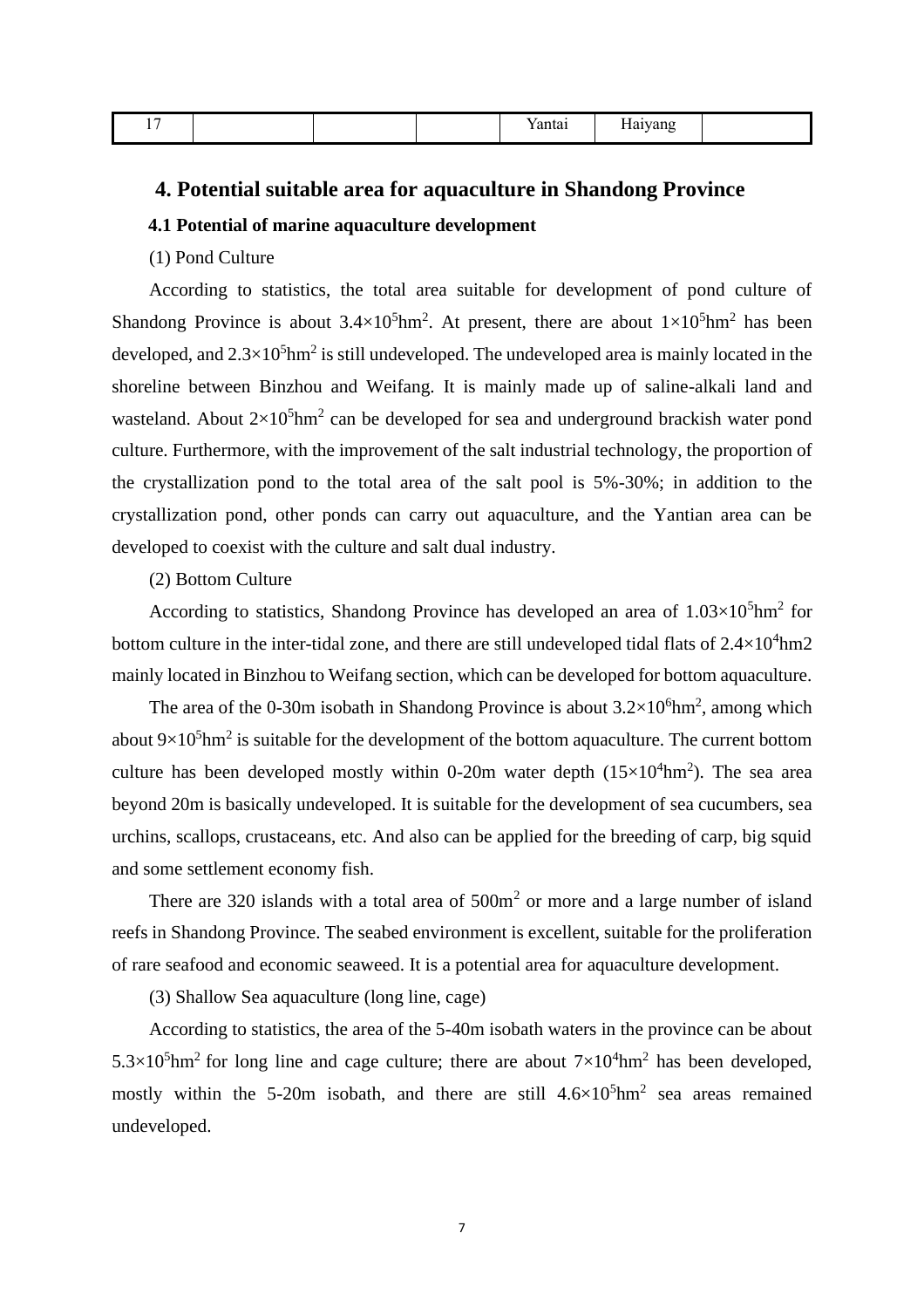At present, the areas where squatting and cage culture can be carried out in the bays and shallow waters of Shandong Province have been basically developed, but in some areas, the water density is polluted due to excessive culture density, which affects the benefits. IMTA culture should be actively developed, and the cultured sea area should be gradually transferred to the sea areas beyond the deep water 20-30m or even 50m.

#### (4) Indoor aquaculture

In addition to the cities of Binzhou and Dongying in Shandong Province, the areas where other groundwater is used for indoor aquaculture have been basically developed. Binzhou and Dongying can moderately develop groundwater indoor aquaculture, but the scale of development need to be controlled. The area of land-based aquaculture using groundwater in other cities should limited to a certain scale. Latest methods and technologies should be adopted to save water and reduce emissions, and the production per unit area should be increased. At the same time, natural seawater indoor aquaculture should be vigorously developed.

#### <span id="page-9-0"></span>**4.2 Objectives and principles for the selection of potential mariculture areas**

#### 4.2.1 Objective

Combined with the status quo of marine aquaculture development and utilization, the state of marine environment and its social and economic value, a potential aquaculture area of  $3.33\times10^5$ hm<sup>2</sup> was selected to be suggested to carry out sustainable development of marine economy and seawater conservation in the province. To provide scientific basis for decisionmaking information to governments and industry departments to formulate scientific and rational marine economic development strategies and ocean policies.

#### 4.2.2 Principles

In the selection of potential mariculture areas, the following principles should be adhered to: 1. the principle of sustainable development; 2. the principle of comprehensive planning and steady development; 3. the principle of combining development and protection; 4. the principle of forward-looking and feasibility; 5.The principle of linking with the "Marine Functional Zoning of Shandong Province"; 6. the principle of ecological suitability and environmental compliance.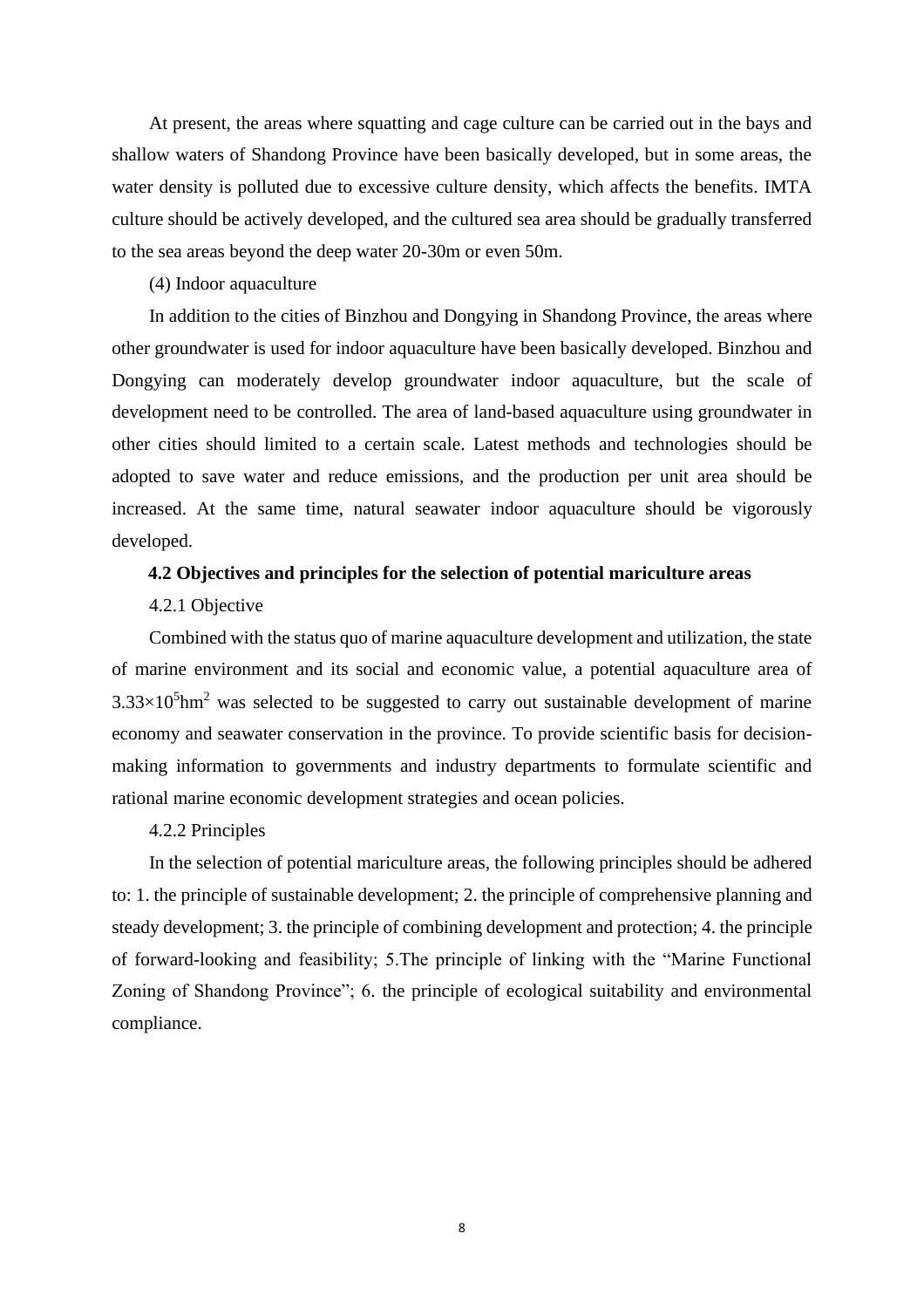

<span id="page-10-0"></span>Fig. 1 Planning Map of Seashore in Mariculture Waters of Shandong Province **4.3 Typical IMTA demonstration introduction in China**

#### **4.3.1 Shellfish-seaweed and shellfish-seaweed-sea cucumber IMTA**

<span id="page-10-1"></span>Shellfish belong to *Mollusca*, a general name for mollusks with shells. It includes seven classes, such as lamellibranchias, gastropods, cephalopods and so on. The most widely applied species of shellfish in IMTA were mainly filter-feeding shellfish, such as oysters, scallops, mussels and herbivorous shellfish, such as abalone, etc.

The macroseaweed species (seaweed) in the integrated shellfish-seaweed culture mainly include brown seaweed *Saccharina japonica, Undaria pinnatifida, Sargassum thun bergii,* and *Sargassum fusiforme*, red seaweed *Gracilaria lemaneiformis* and *Eucheuma gelatinae*. Their biological characteristics and ecological habits vary by species.

#### **4.3.1.1 Filter-feeding bivalves and seaweed integrated aquaculture system**

According to the mutual benefit and biological characteristics of the filter-feeding bivalves and seaweed, *Saccharina* is the suitable bioremediation species during winter and spring, while *Gracilaria* is more suitable during summer and autumn.

Longline culture is mostly used in integrated aquaculture of filter-feeding bivalve and seaweed. The direction of the longline should be consistent with the direction of the seawater. The section of the longline holding the buoys or floats is called the backbone. Typically, the length of each backbone is 100 m with a 5 m gap between each other. A synthetic rope of 2.4 cm called a warp is attached to the edge of the backbone. The warp is generally three times the depth of the water. The warp is moored on the seabed by a heavy weight anchor or stake anchor. Buoys with 30 cm diameters are spaced appropriately to support the mass of growing bivalves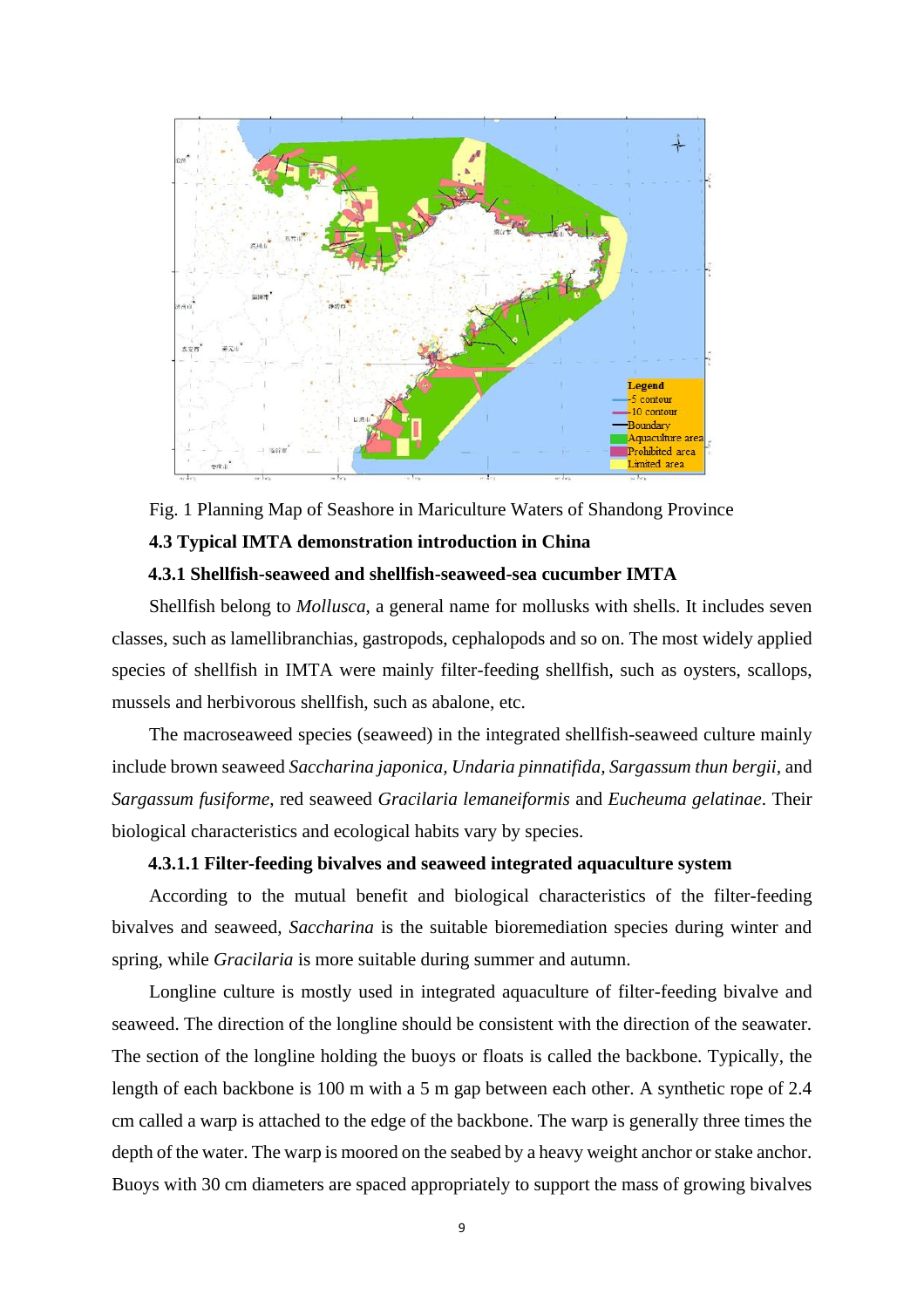on the backbone. The lantern net with scallops or oysters inside are hung on the backbone. The space between the 2 lantern nets is 2.3 m with 43 units per 100 m backbones. Horizontal kelp rope cultivation is the typical method for kelp longline culture system. Each kelp rope is combined with two short kelp ropes with the length of 2.5 m. Between two adjacent floating backbones there are 174 kelp ropes parallel. The floating backbones and kelp ropes are connected by two hanging ropes and one hanging buckle. About 40 individuals of kelp are planted on each kelp rope.





#### **4.3.1.2 Abalone, seaweed and sea cucumber integrated aquaculture system**

The abalone aquaculture needs to consume considerable artificial diet (fresh or dry seaweed). The low utilization efficiency of diet leads to the deterioration of water quality which in turn affects the health of abalone, and ultimately affecting the food production function of the aquaculture system. The implementation of abalone-seaweed-sea cucumber integrated aquaculture helps reduce the negative effects caused by large-scale abalone aquaculture significantly. In this system, the seaweed serves as the food for the abalone, while the dissolved and particle wastes generated by the abalone are taken up by seaweed and sea cucumber. The dissolved oxygen provided by the seaweed can meet the requirement of the abalone and sea cucumber.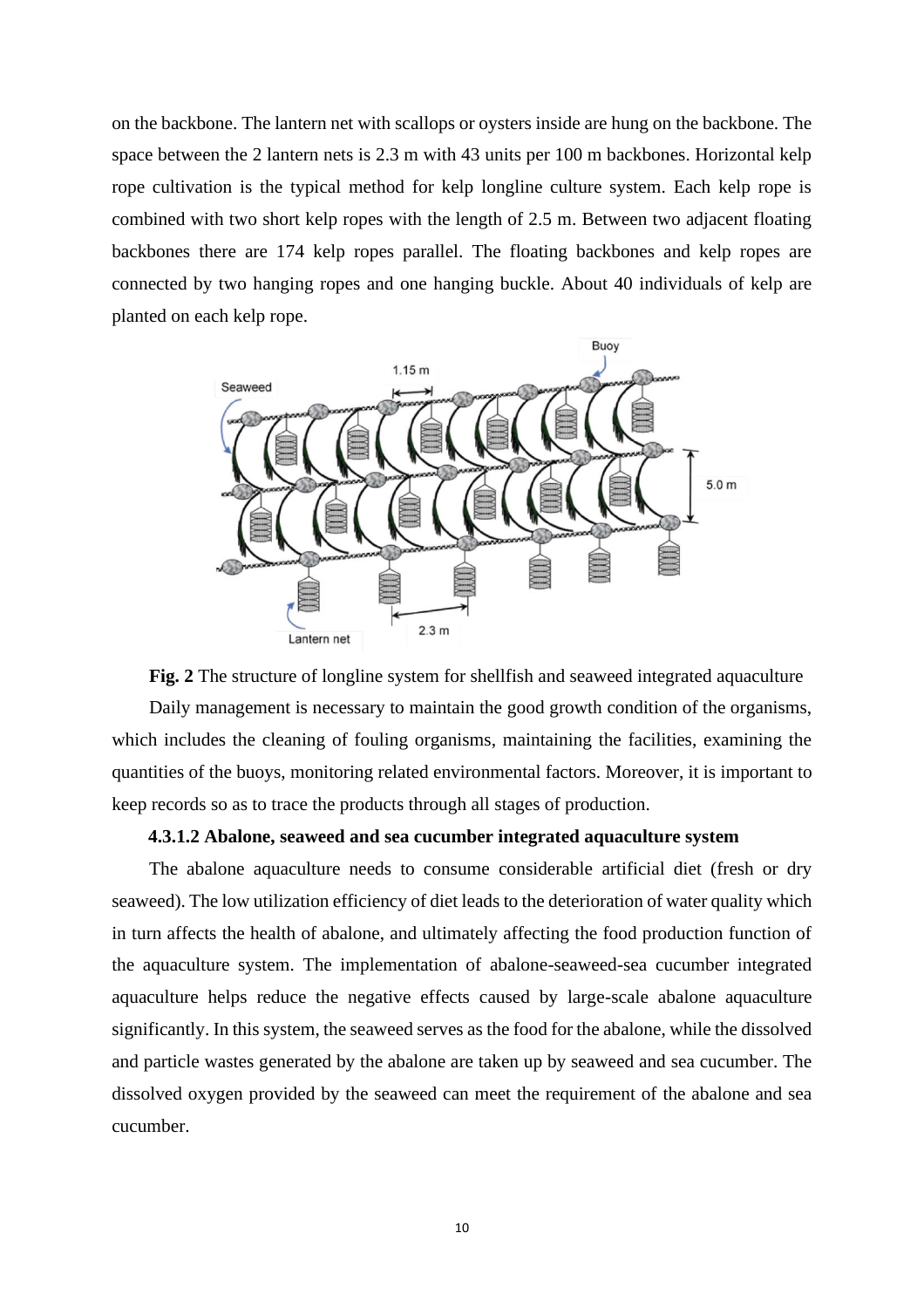Longline culture is mostly used in the integrated aquaculture of abalone-seaweed-sea cucumber. Each aquaculture unit consists of four lines. The length of each backbone ranges from 80-100 m with a 5m gap between each other. The facilities used for abalone aquaculture is called abalone culture cage which is hung on the backbone vertically. The cages are divided into three layers and the space between the two cages is 2.5 m with 30 cages per backbone. About 280 individuals with shell length of 3.5-4 cm of abalone are cultured on each cage. Each kelp rope is combined with two short kelp ropes with a length of 2.5 m. The kelp ropes are connected with the adjacent two backbones horizontally. About 70 individuals of kelp are planted on each kelp rope. The space between the two kelp ropes ranges from 2-3 m. The sea cucumber serves as the cleaner in this system. 2-3 individuals are cultured in each layer with the initial size of about 60-80 g per individual.

Daily management is necessary to maintain the good growth condition of the organisms which includes the cleaning of fouling organisms, maintaining of facilities, examining the quantities of the buoys, monitoring of the related environmental factors. Moreover, it is important to keep the records so as to trace the products through all stages of production.



**Fig. 3** The structure of longline system for abalone-seaweed-sea cucumber integrated aquaculture

#### **4.3.2 The IMTA in pond in Northern China**

<span id="page-12-0"></span>The IMTA system in the northern ponds fully utilized the mutually beneficial relationship among different organisms, which not only focused on the combination of different trophic levels, but also on the utilization of different culture spaces. The functions of fish (*Lateolabrax japonicus, Pagrus major, Sparus macrocephalus, Takifugu rubripes, Mugilogobius spp* and other carnivorous fish), shrimp (*Fenneropenaeus chinensis, Litopenaeus vannamei, Penaeus japonicas* and *Exopalaemon carinicauda* etc.), crab (*Portunus trituberculatus* etc.), shellfish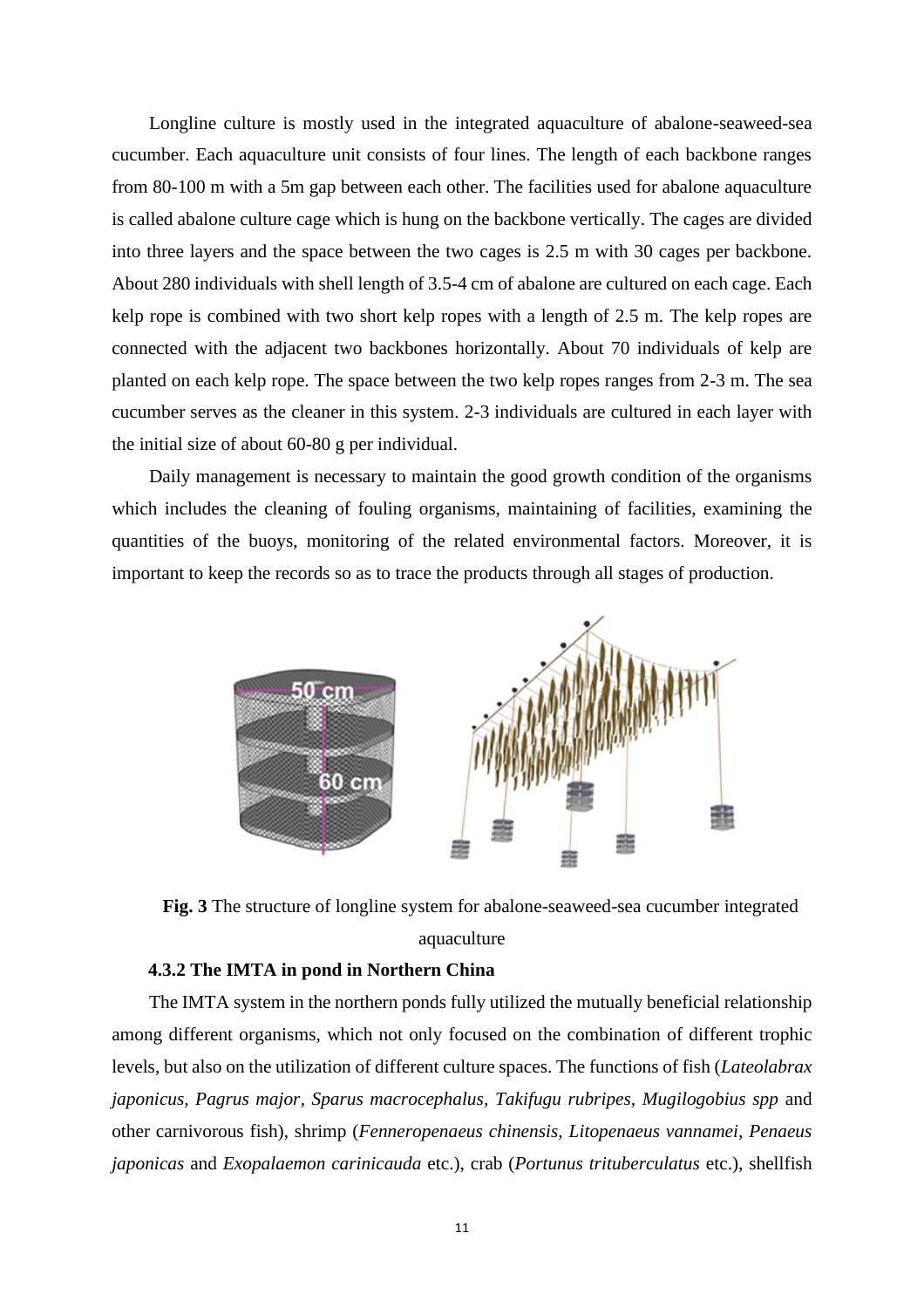(*Sinonovacula constricta, Ruditapes philippinarum, Meretrix meretrix* etc.), and other species (such as jellyfish: *Rhopilema esculenta, Rhopilema asamushi, Nemopilema nomurai,* and *Rhopilema hispidum*; *Stichopus japonicas; Polychaete Neanthes japonica*)were extremely utilized. Different biological characteristics and the ecological habits of species determined their functions in the pond in the IMTA system.

IMTA pond system utilizes the food chain and trophic level relationship among the ecological niches in ponds. The aquaculture organisms in the pond achieve a scientific and reasonable proportion, which can realize the full utilization of time, space, food resources and other aquaculture factors. The full use of elements should achieve the best farming effect. At the same time, it can also achieve ecological regulation and disease prevention, reduce the incidence of diseases of single-species and improve the efficiency of pond farming. For example, the filter feeding fish and shellfish are used in shrimp or fish ponds to improve the use of organic particles, feces and plankton in the ponds. Animal excrement (urine) can become a rich fertilizer for seaweed to improve water quality and reduce pollutant emissions. At present, the IMTA seawater pond is dominated by fish-sea cucumber, fish-shrimp, shrimp-crabshellfish, and fish-shrimp-crab in northern China.

#### **4.3.3 Pond IMTA in Zhejiang Province**

<span id="page-13-0"></span>Zhejiang breeds main integrated aquaculture species, including shrimp (crabs), shellfish, fish, often with any pair of breeding or multiple collocation farming. Farmers breed according to local conditions, and the pond's geographical location and conditions that are reasonable with breeding species, so as to make full use of water space and improve the utilization of nutrients.

Integrated multi-trophic aquaculture, which has merits such as high resource utilization, environmental protection, diverse product and disease prevention, etc., is a sustainable and environment-friendly culture mode. IMTA applied the ecological principles, made full use of, according to different biological niches, trophic level, diet and other differences, to regulate the culture ecosystem in the material cycle and energy flow, thereby enhancing the efficiency of materials and energy in the ecosystem to optimizing available resources. The construction of IMTA system in Zhejiang Province is characterized by local conditions. Local culture species and introduced species are organically integrated. Based on factors such as culture time, space and local climatic characteristics, an IMTA system with distinctive local features is gradually formed.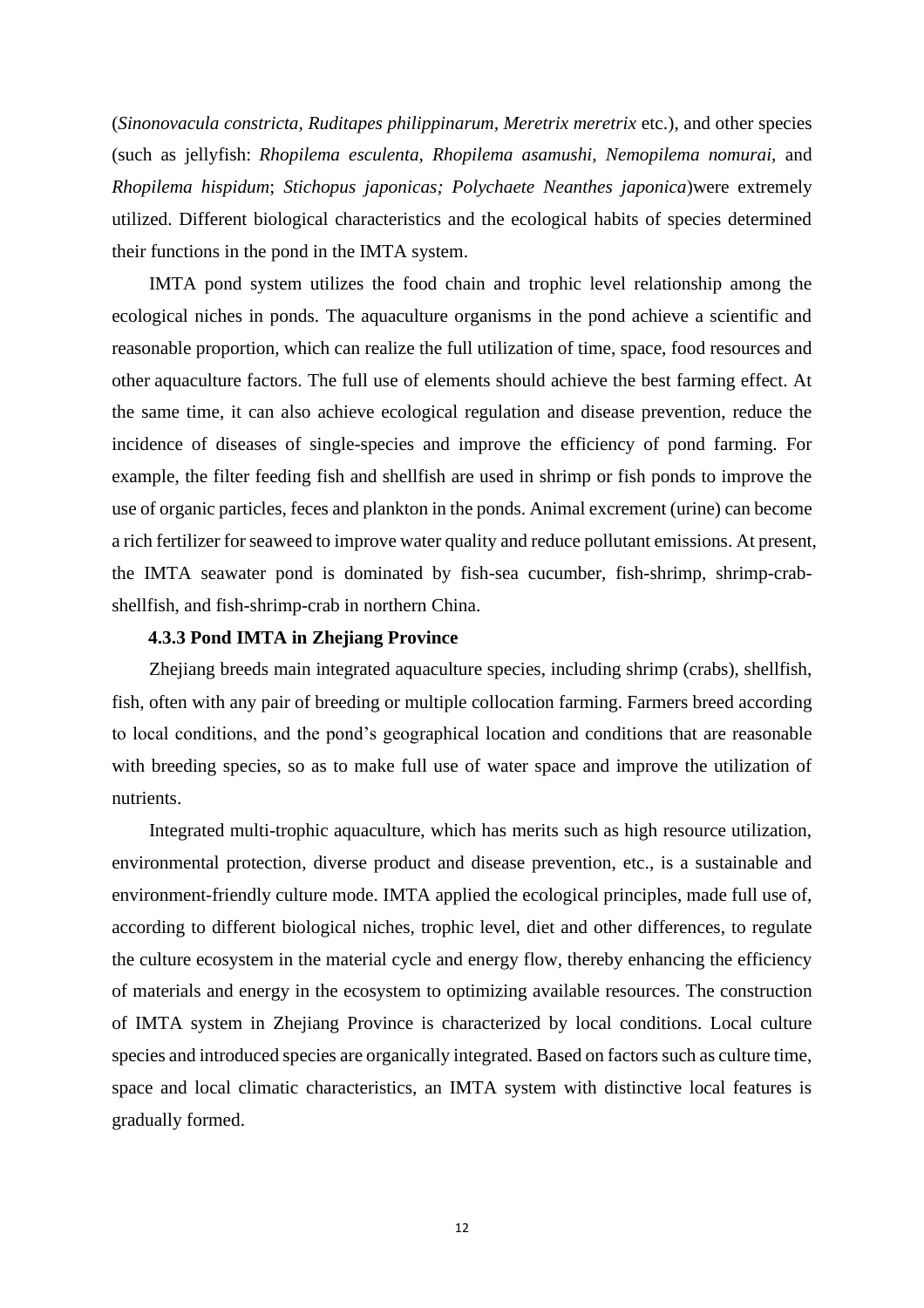The principle of integrated culture is the reuse of farming waste. The main principle of IMTA is to change the waste discharged from one kind of cultured organism into food for another culture organism (nutrition).

Mutual benefit of culture organisms or culture systems: aquaculture organisms can be divided into feeding species (fish, shrimp, crabs, etc.) and acquired aquaculture species (filter feeding shellfish, large seaweeds, etc.). In the shrimp-shellfish polyculture system, waste feed and shrimp feces, after a variety of physical and chemical effects, are decomposed into a variety of nutrients which are absorbed by phytoplankton through photosynthesis. These phytoplankton are filtered by shellfish to achieve the purpose of waste material re-circulation.

Space collocation: first, the pond is simply divided into three parts  $-$  water, sediment surface and sediment. In order to make full use of the culture space, each part of the pond will be used to culture selected organisms according to their characteristics. Fish, shrimp and caged shellfish can be cultured in the water; bottom surface can be used for crab culture and buried habitat shellfish can be cultured in the sediment.

# <span id="page-14-0"></span>**4.3.4 Practice of Land-based Integrated Multi-Trophic Recirculating Aquaculture Model (L-IMTRA)**

Culture species could be chosen according to differences in local geography, climate and market preference. Generally, culture species should be suitable for intensive aquaculture with high economic value, e.g., turbot, grouper, black porgy, *Penaeus vannamei*, and gray mullet. Bivalves are one of the most diverse and valuable phylum Mollusca class, and they are known for removing excess phytoplankton from water. Commonly cultured bivalves include *Tegillarca granosa, Cyclina sinensis, Meretrix Meretrix, Sinonovacula constricta, Ruditapes philippinarum*, which have high economic value and water purification ability.

Based on the Niche Complementarity Theory, L-IMTRA uses aquatic species of different trophic levels to build an ecological recirculating culture pattern, and to achieve the recirculating, efficient, ecological, safe, and energy-saving purposes by optimizing the carrying capacity and regulatory measures of the system.

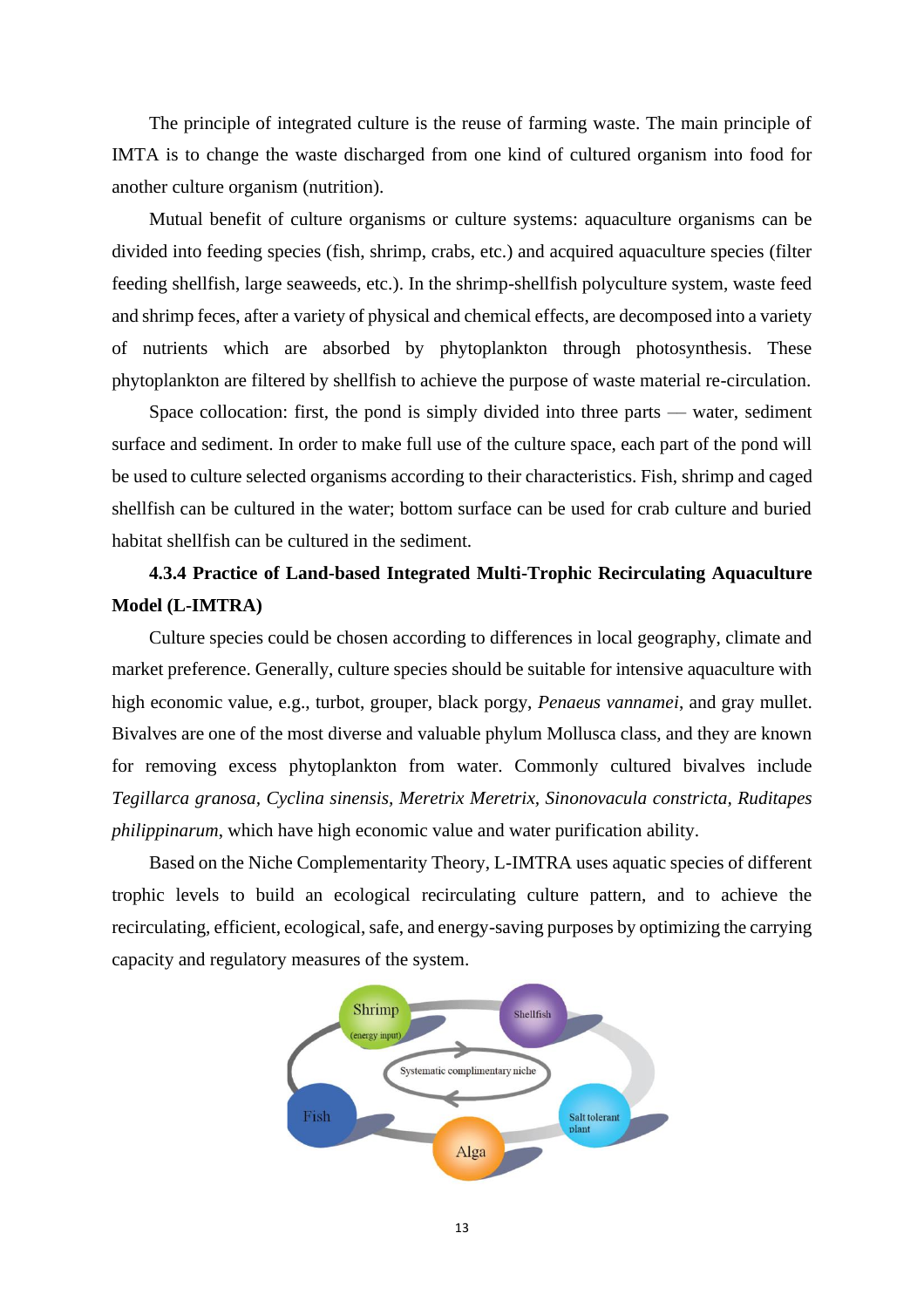#### **Fig. 4** The sketch map of L-IMTRA.

The seawater extracted through pumps from sea area is circulated in the system without external emissions. The aquaculture water discharged from the larvae breeding areas and highposition intensive area flows into each shellfish culture pond through circulating canals. After the removal and precipitation of seaweed and organic suspended particles (filtered by shellfish), the water flows into the wetland and finally to the ecological purifying ponds after further purification by biological, physical, chemical and other methods. After staying for some time when the zooplankton and seaweed in the water has been pumped into the sand filter ponds, the water flows back into the greenhouse and high-position intensive area for recycling in the shrimp culture and larvae breeding.

Through the coupling of multi-trophic levels of fish, shrimp, shellfish, seaweed, etc., L-IMTRA system can maximize the use of matter and energy and obtain economic benefits. Meanwhile, as aquaculture water can be recycled within the system, there is no need to pump in large amount of external waters which reduce the dependence on the external environment and alleviate the ecological impact caused by emissions. The measurement shows that the nutrient level of the aquaculture discharged water flowing back into the high-position intensive pond through circulation and sand filtration is almost equal to that of the introduced water from the sea area, from which one can see the significant purifying effect of this circulation system.

### <span id="page-15-0"></span>**4.4 Economic analysis of benefits from replication of IMTA**

According to Liu Hongmei et al. (2015), the material production value of the system under different culture models in Sanggou Bay in 2007 was estimated. The results showed that the material production value of the system under different culture models were: model 1 monoculture kelp 4.92×104 yuan/ha∙a, model 2 monoculture scallop 3.14×104 yuan/ha∙a, model 3 monoculture oyster 2.5 ×104 yuan/ha∙a, model 4 scallops and kelp polyculture 5.93×104 yuan/ha∙a, model 5 oysters and kelp polyculture 5.27×104 yuan/ha∙a, model 6 kelp and abalone polyculture 3.26×105 Yuan/ha∙a, model 7 kelp-abalone-sea cucumber IMTA 4.84 × 105 yuan / ha∙a. The order of total value is: model 7 > model 6 > model 4 > model 5 > model  $1 >$  model 2 > model 3; the order of environmental effect is: model 7 > model 6 > model 5 > model  $1 >$  model  $4 >$  model  $3 >$  model 2; and the order of economic effect is: IMTA  $>$ polyculture > monoculture. The value provided by the IMTA is much higher than that of monoculture. For example, the food supply function service value ratio is 1.38~6.61:1 and 2.06~9.83:1, and the climate regulation function service value ratio is 1.65~2.80:1 and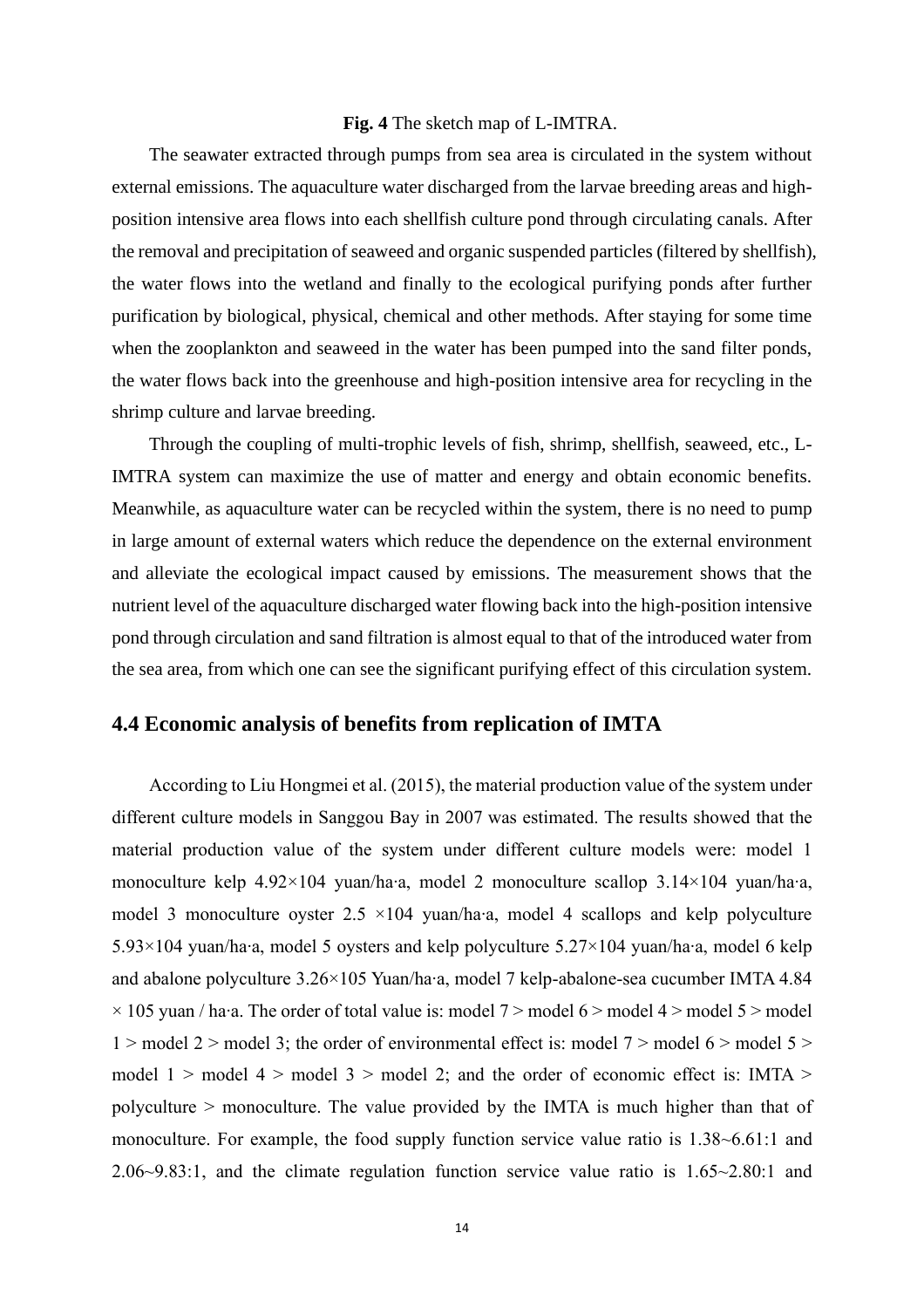1.68~2.85: 1, the service value ratio can reach up to 18:1. It can be seen that the IMTA with shellfish and seaweed as the main body can better demonstrate the ecological service function of aquaculture. The economic and ecological benefits of the IMTA models that have been established are very significant.

(1) Abalone-kelp long line IMTA: abalone aquaculture needs to consume a large number of artificial feeding baits (fresh or dried large seaweed), resulting in poor water quality, affecting the health of the cultured abalone, and ultimately affecting the food production function of the aquaculture system. The implementation of the abalone-kelp IMTA has reduced the negative effects of large-scale abalone conservation on the ecosystem. One potential benefit is to accelerate the recycling of nutrients, such as abalone feces and other excreta that can be absorbed by seaweed, while seaweed has become the food of abalone in this integrated aquaculture system. In this IMTA system, there are four long lines in each aquaculture unit, each long line is about 80 meters long, and the long line spacing is 5 meters. The total area is about 1600 square meters. Each long line can suspend 30 cages, the water depth of the cage is about 5 meters. Each cage can breed about 280 abalones with a shell length of 3.5-4 cm. The kelp hangs horizontally between abalone cages, 70 kelp can be cultured on each rope, and the distance between each kelp rope is 2-3 meters. According to abalone culture capacity, ammonia excretion rate and kelp absorption rate, a total of 33 600 abalones and 12 000 kelp integrated in one culture unit. Kelp culture begins in November and ends in June the following year. After the kelp reaches 1 meter long, it can be used for feeding abalone. The cage should be cleaned at least once a week. Under this culture mode, the abalone can reach the market specification (8-10cm) within two years. Two years later, the output of the IMTA abalone is 900kg. According to the market price in 2018, the output value can reach more than 72,000 yuan.

(2) Fish-shellfish-kelp long line IMTA: In this system, seaweed can absorb and transform inorganic nutrients excreted by fish and shellfish, and provide dissolved oxygen for fish and shellfish. Bivalves filter suspended particulate organic matter formed from fish feces, baits and phytoplankton. Using kelp and asparagus as bioremediation species from December to May (winter and spring) and July to November (summer and autumn), the nitrogen budget equation can be expressed as follows: N (seaweed) = N (fish excretion) + N (bait) + N (dead fish body). The conversion coefficients of wet and dry weight of the two species are 1:10. Nitrogen contents in dry tissues of kelp and asparagus are 2.79% and 3.42%. Yields of kelp and asparagus are 5.6 kg wet weight and 3 kg wet weight/m<sup>2</sup>. The optimum mixture ratio for cage fish and kelp in winter and spring is 1kg (wet weight): 0.94kg (dry weight), and 1kg (wet weight): 1.53kg (dry weight) in summer and autumn. In this IMTA system, particle size plays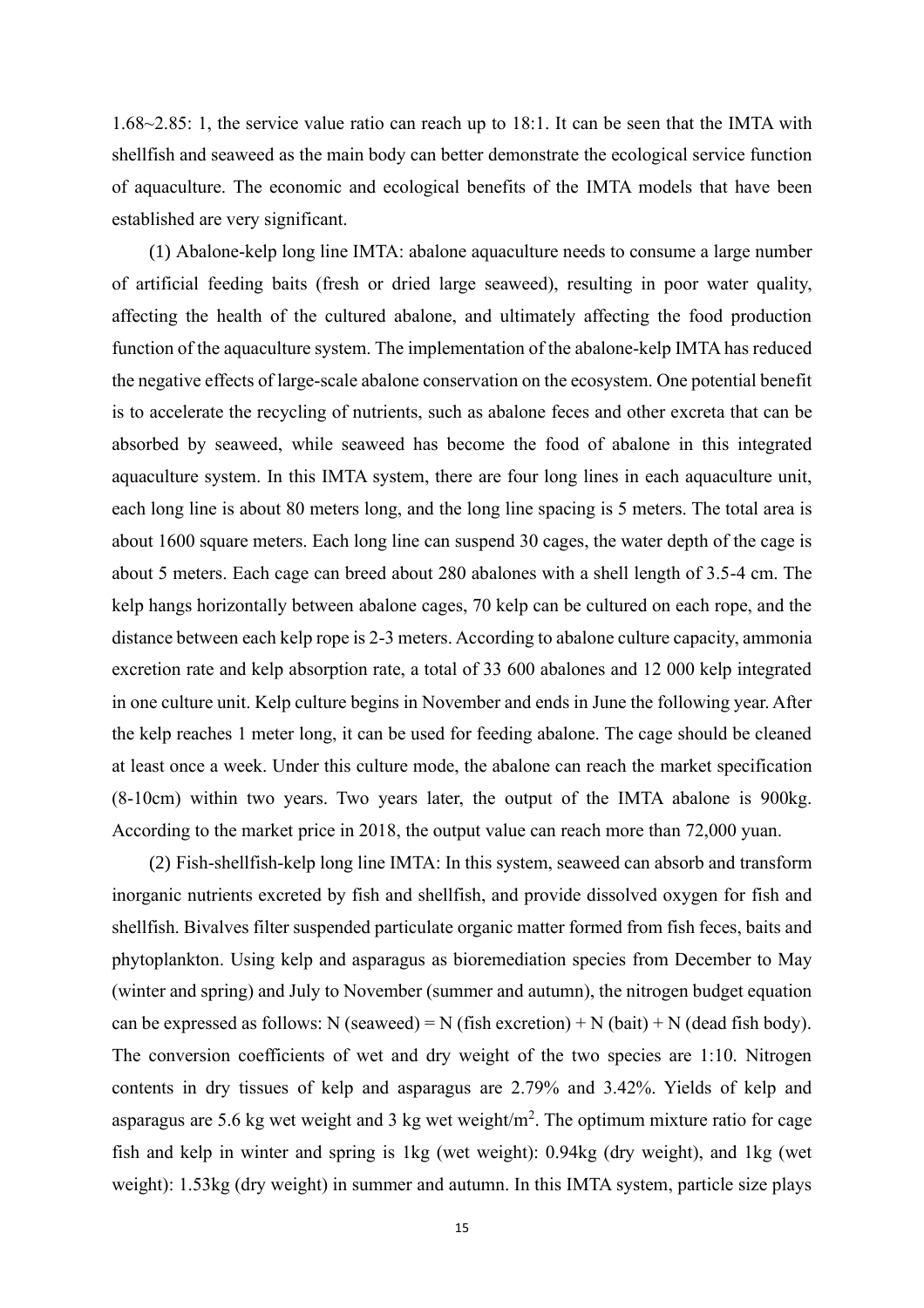an important role for shellfish and other filter-feeding organisms that are capable of ingesting particulate organic matter. Pacific oysters are capable of ingesting particles less than 541 microns in diameter. The contribution of fish bait and feces to oyster food sources was proved by comparing the cage area with the non-cage area in recent experiments. The conversion efficiency of organic debris from fish culturing by oyster feeding activities is about 54.44% (10.33% of them were bait and 44.11% were feces). 41.6% of the pellet nutrients escaped from fish cages are suitable for size, oysters could assimilate and utilize 22.65% of the pellet organic matter. Bivalves play a role as cycle promoters in this system, which not only reduces pollution in aquaculture, but also generates additional income for fish farming. However, in order to achieve the greatest cleaning effect, it is necessary to match sediment feeding species (such as polychaete, sea urchin, etc.) in the system.

(3) Abalone-sea cucumber-*Ruditapes philippinarum*-*Zostera marina* bottom sowing IMTA: In this IMTA system, *Zostera marina* and *Ruditapes philippinarum* come from the natural environment. *Zostera marina* can provide food for sea urchins and abalones, and also provide shelter for other benthic or swimming organisms. Sea cucumbers can feed on abalone and clam feces, as well as natural organic sediments. Ammonia nitrogen produced by all these animals can be absorbed and utilized by *Zostera marina* and phytoplankton. Phytoplankton can provide food for *Ruditapes philippinarum.* Importantly, *Zostera marina* and phytoplankton can provide dissolved oxygen for the system. This IMTA system is located in the sea area of Chudao, in the southern part of Sanggou Bay, with a total area of 665 hectares. The main sediment of the sea area is silt, while the other submarine surface of Sanggou Bay is mainly clay. The main species of bottom-sown culture are sea cucumber, abalone, sea urchin, *Saxidomus purpuratus* and *Ruditapes philippinarum*, distributed 5-15 meters underwater. At the same time, there are a large number of naturally distributed *Zostera marina* and other seaweed in the sea area, and the seaweed covers an area of about 400 hectares. Every spring, nearly 300,000 sea urchins and 150,000 abalone seedlings are cultured in the area, and other species are naturally produced. The demonstration sea area can produce 1.5 tons of abalone, 20 tons of sea cucumber, 180 tons of *Ruditapes philippinarum*, 80 tons of *Saxidomus purpuratus*, and 2.5 tons of sea urchins. According to the price of 2018, the economic value of the product is about 12,540 yuan / hectare.

Table 4 Value of food provision service in difference aquaculture mode

| Aquaculture | Aquacultre | Yield   | Market | Income | Cost   | Value    |
|-------------|------------|---------|--------|--------|--------|----------|
| mode        | species    | kg/ha/a | price  | Y/ha/a | Y/ha/a | 'Y/ha/a) |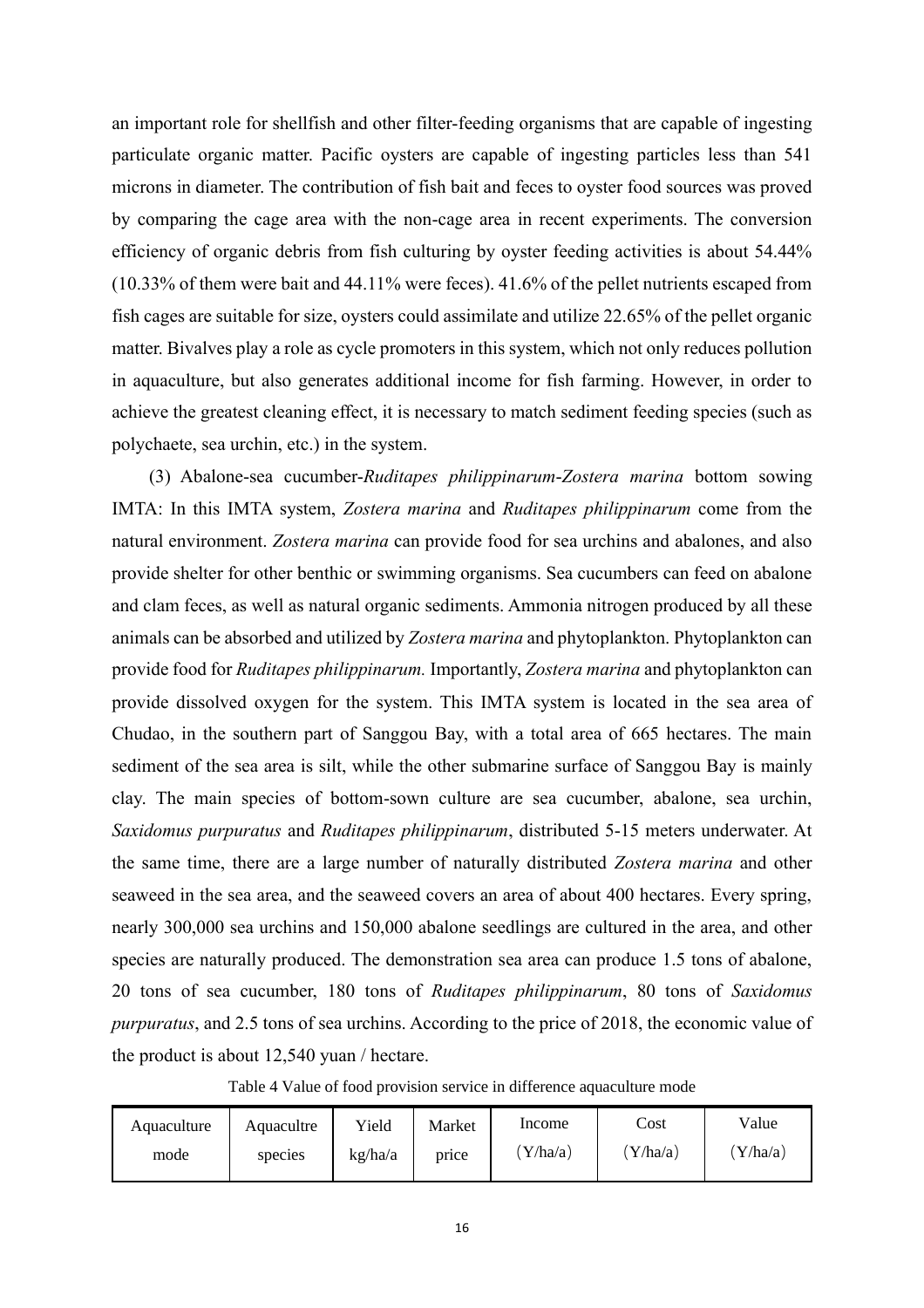|             |                 |       | y/kg |                  |         |                  |
|-------------|-----------------|-------|------|------------------|---------|------------------|
| monoculture | kelp            | 27000 | 6.0  | 162000           | 67500   | 94500            |
| monocultue  | scallop         | 18000 | 4.6  | 82800            | 22500   | 60300            |
|             | kelp            | 30000 | 6.0  | $\boldsymbol{0}$ | 72900   | $\overline{0}$   |
| <b>IMTA</b> | Abalone         | 17308 | 200  | 1730769          | 1032808 | 697962           |
|             | Add up          |       |      | 1730769          | 1105707 | 625062           |
|             | kelp            | 30000 | 6.0  | $\boldsymbol{0}$ | 7.2900  | $\boldsymbol{0}$ |
|             | abalone         | 16615 | 200  | 1661538          | 926815  | 734723           |
| <b>IMTA</b> | Sea<br>cucumber | 3600  | 120  | 216000           | 21600   | 204000           |
|             | Add up          |       |      | 1877538          | 948415  | 929123           |

Table 5 Value of climate regulating service in difference aquaculture mode

|                                              |                                                                   |                  |                    |               | Value (Y/ha/a)      |                  |                  |
|----------------------------------------------|-------------------------------------------------------------------|------------------|--------------------|---------------|---------------------|------------------|------------------|
| Aquaculture<br>mode                          | Fixed &<br>Released<br>removed<br>CO <sub>2</sub><br>$\mathsf{C}$ |                  | Benefit            |               | Lost                |                  | Total<br>value   |
|                                              | (kg/ha/a)                                                         | (kg/ha/a)        | Reforested<br>cost | Carbon<br>tax | Refores<br>ted cost | Carbo<br>n tax   | Average<br>value |
| Monoculture<br>kelp                          | 8424.00                                                           | $\boldsymbol{0}$ | 2197.82            | 9232.70       | $\boldsymbol{0}$    | $\boldsymbol{0}$ | 5715.26          |
| Monoculture<br>scallop                       | 1741.17                                                           | 22.35            | 454.27             | 1908.32       | 5.83                | 24.49            | 1166.14          |
| <b>IMTA</b><br>kelp+abalone                  | 23638.85                                                          | 32.04            | 6167.38            | 25908.18      | 12.37               | 51.95            | 16005.62         |
| <b>IMTA</b><br>kelp+abalone+<br>sea cucumber | 24054.75                                                          | 31.02            | 6275.88            | 26364.01      | 8.09                | 34.00            | 16298.54         |

# <span id="page-18-0"></span>**4.5 Potential mariculture area selection and IMTA suitable area**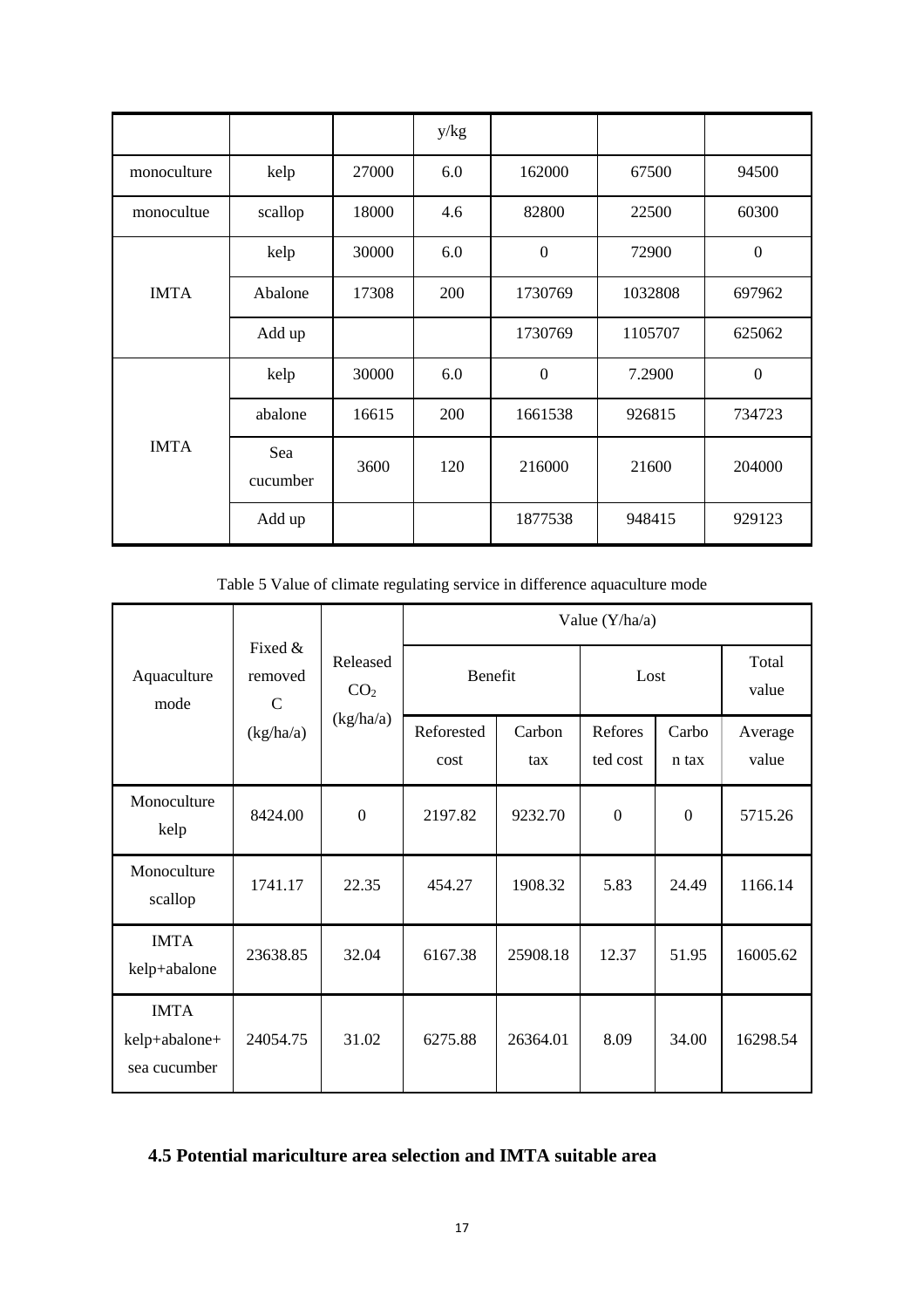#### **4.5.1 Overview of the province**

<span id="page-19-0"></span>According to the characteristics of coastal zones and sea areas in the province, the selected marine aquaculture areas in the province are divided into: the Bohai Sea area in Shandong, the northern part of the Shandong peninsula, and the southern part of the Shandong Peninsula. The area of pond cultured was about  $63220 \text{ hm}^2$ , the area of bottom culture was about  $294,225 \text{ hm}^2$ , and the area of long line and cage culture was  $332,309$  hm<sup>2</sup>, with a total area of 689,754 hm<sup>2</sup>.

(1) Bohai sea area in Shandong

The coastline of this district starts from Xinhe River in Binzhou city to Jimu island Yantai City. The coastal types are mostly silt muddy, and there are about 200 tidal-flat species and more than 50 species of important economic fish and invertebrates. The near beach coating is especially suitable for shellfish growth. There are nearly 40 species of shellfish such as *Meretrix meretrix*, *Mactra veneriformis*, *Cyclina shiensis*, *Scapharca subcrenata*, *Sinonovacula constricta* among which there are more than 10 species with higher economic value.

Most of the province's pond culture areas are located in this area. It is suitable to base on the advantages of local shellfish resources, and increase the construction of standardized production demonstration bases for prawn, swimming crab (*Portunus trituberculatus*), brine shrimp and clam, and focus on the development of marine fish, sea cucumber, seaweed (such as spirulina and etc.) are suitable for demonstration and promotion of land-based IMTA model.

(2) North of Shandong Peninsula

The coastline of this area starts from Jimu Island in Longkou to the west and Rongcheng to the east. It is an important source of high-value production (such as sea cucumber and abalone) and seaweed. There are several intertidal zones with multiple narrow inner bays, and the nearshore current usually flows fast due to the geographical modification, the sediment is mostly coarse sand. A total of 344534hm<sup>2</sup> of potential marine aquaculture areas were selected in the region, of which  $107248$ hm<sup>2</sup> was planned for the bottom culture, and  $237286$ hm<sup>2</sup> for cage and long line culture.

This area is the mainly long line and cage culture area in Shandong Province. It should take advantage of the large-scale seaweed culture and expand the culture scale of high-value product such as sea cucumber, wrinkled abalone and scallop. At present, the aquaculture is concentrated in tidal flats and shallow waters, and it is suitable to promote IMTA culture models such as shellfish-seaweed-sea cucumber, shellfish-abalone-seaweed, and fish-shellfishseaweed.

(3) South of Shandong Peninsula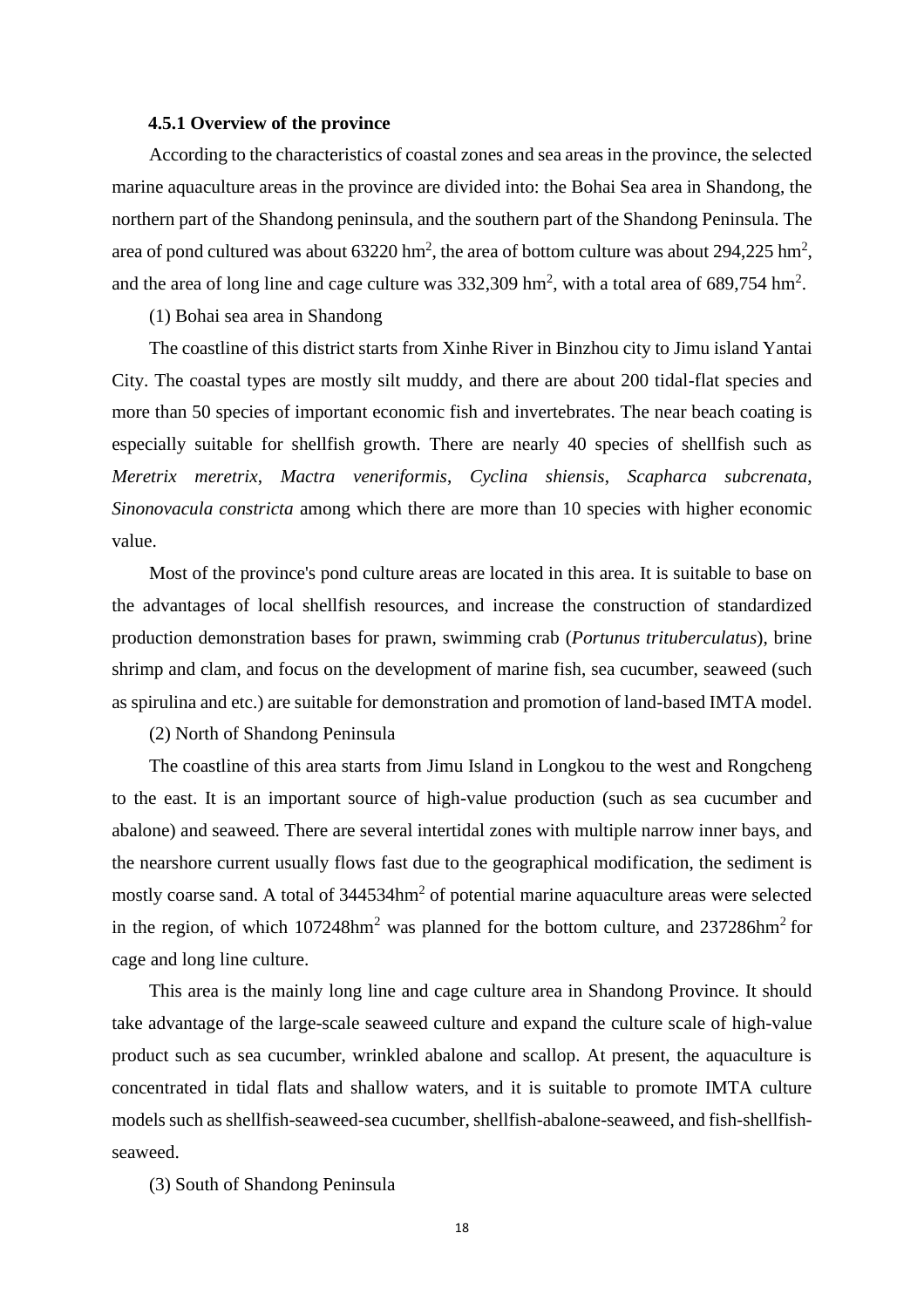The area starts from Wendeng of Weihai City in the north and Lushan District of Rizhao City in the south. The coastal topography is similar to that in the northern part of the peninsula, with the base rock harbor as the main body. There are more than 400 species of benthic organisms in the tidal areas. The total area for potential aquaculture in this region is 124,270 hm<sup>2</sup>, of which 75,427 hm<sup>2</sup> for bottom culture area and 48,843 hm<sup>2</sup> for long line and cage culture area. This area is suitable for the development of deep-water cage fish and bottom shellfish culture. The fish-shellfish-seaweed and shellfish-seaweed IMTA systems can be considered to be promoted in this region.

#### **4.5.2 Areas suitable for IMTA in pond in Northern China/L-IMTRA**

<span id="page-20-0"></span>Areas suitable for IMTA in pond in Northern China/ L-IMTRA have a total area of 63,220 hm<sup>2</sup> , which is mainly located in the Dongtan, Binzhou and Weifang tidal flats in the Bohai Sea area of Shandong Province. It is suitable for land-based IMTA.

(1) Areas suitable for shrimp/crab-shellfish-sea cucumber IMTA in pond in Northern China/L-IMTRA

The total area in the north of yellow river is  $34,420$  hm<sup>2</sup>, distributed in the coastal area of Binzhou City, Dongkou City, Hekou District, Lijin County, Kenli County at the northern part of the Yellow River and the southern shore of the Bohai Bay. Among them:

 $\Omega$  the potential pond culture area is 25250hm<sup>2</sup> from Taoer river to the ancient watercourse of Yellow River, the area is suitable for the development of highly efficient standardized pond culture of *Penaeus vannamei*, Japanese prawn, Chinese prawn, three-spotted crab, sea cucumber and etc.;

② Potential pond culture in Gudong oilfield; The total area of the district is 9170hm<sup>2</sup> , which is suitable for high-efficiency standardization of pond culture of *Penaeus vannamei*, Japanese prawn, Chinese prawn, three-spotted crab, sea cucumber and etc. It is necessary to match the filter-feeding shellfish and develop the ground-based shrimp-shellfish-sea cucumber IMTA mode in to this region.

Area in the south of yellow river is  $28,800 \text{ hm}^2$  and is located along the coast of Laizhou Bay. The suitable seawater pond culture area is located in the extension of the existing tideproof levee to the sea. Among them:

① Dongying City, which locates at the east of the tide-proof levee, the potential pond culture area is 12730hm<sup>2</sup>, suitable for high-efficiency standardized pond culture, such as prawn, sea cucumber, Japanese prawn, Chinese prawn, *Portunus trituberculatus* and etc.;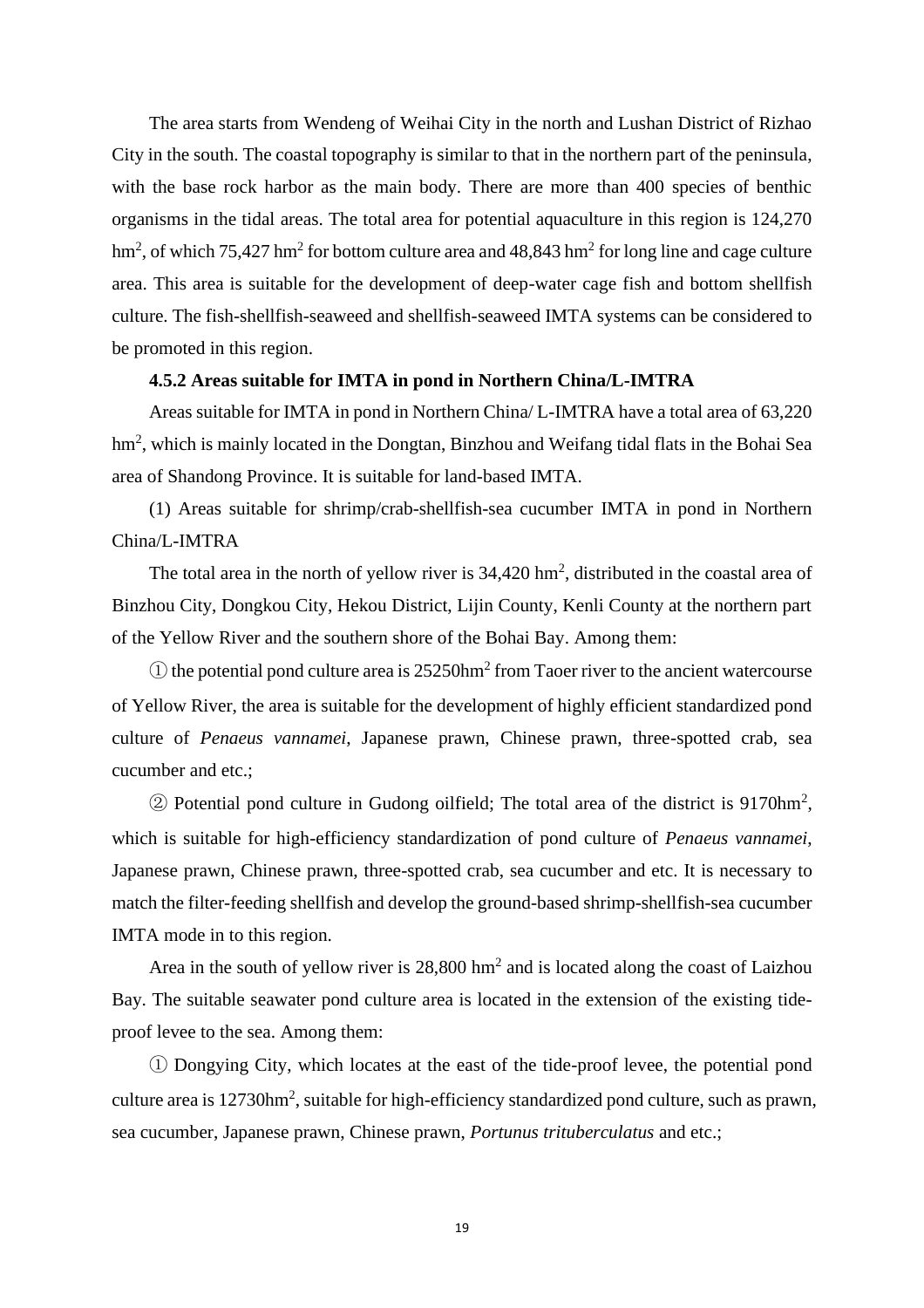② Shouguang City and the potential pond in the coastal area. The culture area is 3620 hm<sup>2</sup> , which is suitable for cultivating the *Penaeus vannamei*, sea cucumber, Japanese prawn, Chinese prawn, and three-spotted crab. It is necessary to pair the filter-feeding shellfish to develop the land-based IMTA model of shrimp-crab-shellfish-sea cucumber.

The area in Changyi is  $12450$ hm<sup>2</sup>, which is located in the southern part of Laizhou Bay. It is suitable for aquaculture of species as *Penaeus vannamei*, Japanese prawn, Chinese prawn, three-spotted crab, sea fish and sea cucumber. It is necessary to pair with cultured filter-feeding shellfish to develop a land-based IMTA model of shrimp-crab-shellfish.

#### <span id="page-21-0"></span>**4.5.3 Bottom culture**

#### (1) Regional IMTA Bottom culture

The total area of Bohai area in Shandong Province is about 111550hm<sup>2</sup>. Among them:

① The potential bottom-casting culture area in the southern part of the Bohai Bay is 29,690hm<sup>2</sup> , suitable for shellfish culture and nursing, the major species includes *Meretrix meretrix, Mactra veneriformis, Cyclina shiensis, Perinereis aibuhitensis, Sinonovacula constricta, Potamocorbula amurensis, Scapharca subcrenata, Neverita didyma, etc.*;

 $\textcircled{2}$  The potential bottom-aquaculture area in the eastern part of the island is 13930hm<sup>2</sup>, which is suitable for the aquaculture of *Meretrix meretrix, Mactra veneriformis, Cyclina shiensis, Ruditapes philippinarum, Perinereis aibuhitensis, Sinonovacula constricta, Potamocorbula amurensis, Scapharca subcrenata, Neverita didyma, Crassostrea gigas, etc.*;

 $\circledS$  The potential suitable area near Dongying city is 18650hm<sup>2</sup>, which is suitable for the culture of *Meretrix meretrix, Mactra veneriformis, Cyclina shiensis, Ruditapes philippinarum, Perinereis aibuhitensis, Sinonovacula constricta, Potamocorbula amurensis, Scapharca subcrenata, Neverita didyma, Crassostrea gigas etc.*;

④ The potential bottom breeding area between Xiaoqinghe to Qimu Island is 49280hm<sup>2</sup> , which is suitable for the aquaculture of *Meretrix meretrix*, *Ruditapes philippinarum*, *Mactra veneriformis, Scapharca subcrenata, Solen grandisDunker, Cyclina shiensis*, *Potamocorbula amurensis, Neverita didyma, etc.* The shellfish cultured downstream of the ponds. Shellfish bottom culture is helpful to reduce the seawater eutrophication from the ponds and increase carbon sequestration.

(2) Shellfish-seaweed-sea cucumber bottom IMTA in north of Shandong Province

The total area in north of Shandong Province is  $107,248$  hm<sup>2</sup>, mainly located around the islands of Long Island, Penglai and Chengdao, and also in the northern waters of Weihai City. Among them: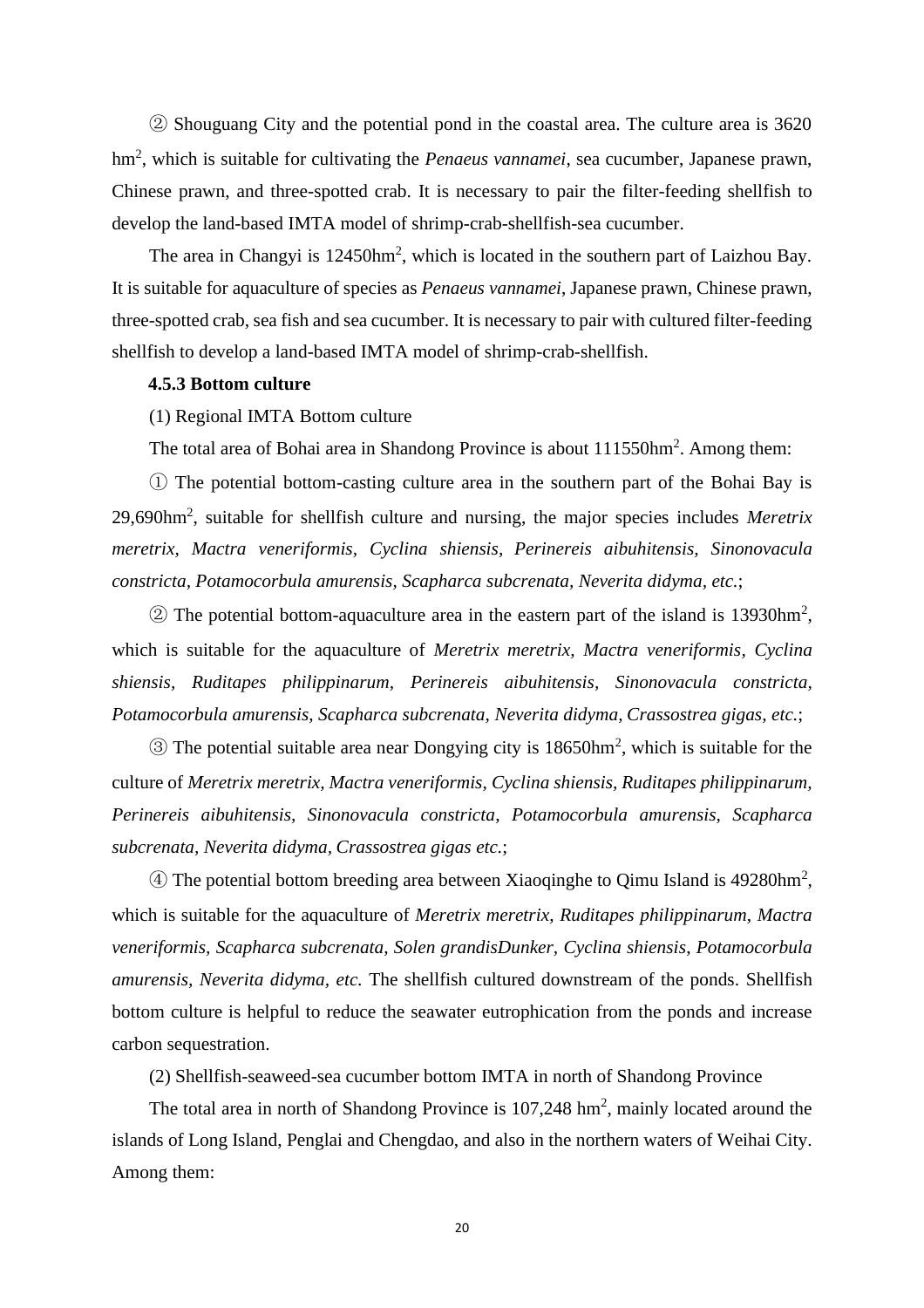$\Omega$  The potential bottom culture area near Sangdao island is 703hm<sup>2</sup>, which is suitable for high value products such as *Stichopus japonicus, Haliotis discus hannai, Chlamys farreri, Patinopecten yessoensis* and other shallow sea bottom culture;

② The potential suitable area for offshore deep-water bottoming culture at longdao island and penglai island is  $40809$ hm<sup>2</sup>, which is suitable for bottom-breeding of high value products such as *Patinopecten yessoensis, Stichopus japonicus, and Haliotis discus hannai*.

③ The potential bottom culture area in the east of the Kongtong islands is 4249hm<sup>2</sup> , suitable for breeding sea cucumbers. It is famous in China as one of the origins of sea cucumber aquaculture;

④ The potential bottom culture area in the northern part of Weihai City is 17115hm<sup>2</sup> , suitable for the culture of high value products such as *Stichopus japonicus, and Haliotis discus hannai*;

⑤ The potential bottom- casting area in the north of Rongcheng City is 17750hm<sup>2</sup> , suitable for breeding *Patinopecten yessoensis, Stichopus japonicus, and Haliotis discus hannai*.;

 $\circled{6}$  The area of potential bottom culture in the south of Rongcheng City is 26,625 hm<sup>2</sup>, which is suitable for the cultivation of *Patinopecten yessoensis, Stichopus japonicus, and Haliotis discus hannai*.

These areas are suitable for the promotion of the integrated culture model of the shellfishseaweed-sea cucumber. The seaweed bed could be established.

(3) Shellfish-seaweed-sea cucumber bottom IMTA

The total area in the south of Shandong Province is  $75,427$  hm<sup>2</sup>, which is mainly distributed in the waters of Wendeng, Rushan, Haiyang, Jimo and in the southeastern part of Lushan Mountain. Among them:

① The area of potential bottom culture area in the southern part of Weihai City is 25,631 hm<sup>2</sup> , suitable for the culture of *Ruditapes philippinarum, Mactra chinensis, Scapharca broughtonii, Stichopus japonicus, etc.*;

 $\textcircled{2}$  The potential bottom culture area in the southern part of Haiyang City is 20238hm<sup>2</sup>, suitable for *Ruditapes philippinarum, Mactra chinensis, Scapharca broughtonii, Stichopus japonicus, Haliotis discus hannai, etc.*;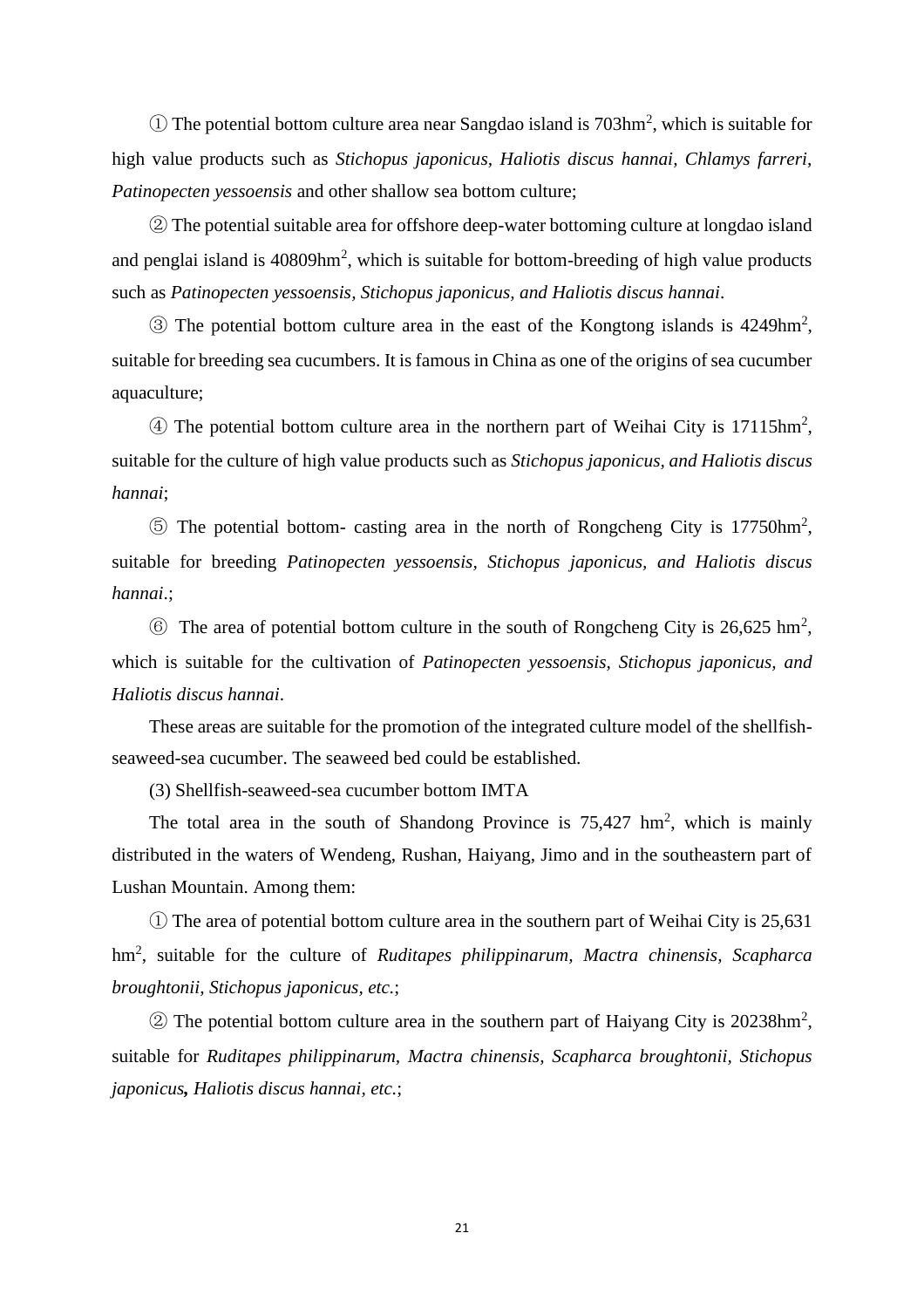③ The potential bottom-casting area in the southern part of Jimo City is 17038hm<sup>2</sup> , suitable for bottom culture of *Ruditapes philippinarum, Saxidomus purpurata, Mactra chinensis, Meretrix meretrix, Stichopus japonicus* and other places;

 $\Phi$  To the east of Laoshan mountain in the sea, the potential bottom culture area is 903hm<sup>2</sup>, which is suitable for the culture of *Stichopus japonicus, Haliotis discus hannai, Ruditapes philippinarum, Saxidomus purpurata, Scapharca broughtonii, etc.*;

 $\circledS$  The potential bottom culture area near Lingshan island is 4843 hm<sup>2</sup>, suitable for the culture of *Ruditapes philippinarum, Saxidomus purpurata, Atrina pectinata, Stichopus japonicus, Haliotis discus hannai, etc.*;

⑥ The potential bottom culture area at the estuary of the 2 cities is 3533hm<sup>2</sup> , suitable for culture of *Ruditapes philippinarum, Saxidomus purpurata, Mactra veneriformis, Atrina pectinata, Solen grandisDunker, Scapharca broughtonii,* and *Stichopus japonicus*;

 $\circled{7}$  The potential deep-water bottom culture area of the qiansandao island is 3421hm<sup>2</sup>, which his suitable for the culture of *Ruditapes philippinarum, Saxidomus purpurata, Atrina pectinate, Solen grandisDunker, Stichopus japonicus, Haliotis discus hannai, etc*.

This area and its adjacent waters are suitable for the promotion of the IMTA model of Shellfish-Seaweed-sea cucumber and Abalone-seaweed-sea cucumber.

#### <span id="page-23-0"></span>**4.5.4 Shallow sea aquaculture**

(1) Shellfish-Seaweed-sea cucumber IMTA

Shallow sea area in the Bohai sea region is about  $46180 \text{ hm}^2$ . Among them:

① The area of potential shallow sea culture area around Furong Island is 13080hm<sup>2</sup> . At present, the area has not been developed on a large scale, and it is mainly suitable for *Argopecten irradians* and *Chlamys farreri*;

② The potential long line culture area from Sanshan Island to Qidao in Laizhou City is 33098hm<sup>2</sup> , which is suitable for *Argopecten irradians, Chlamys farreri,* and *Crassostrea gigas*culture.

This area and its adjacent waters are suitable for the promotion of the IMTA model of Shellfish-Seaweed-sea cucumber and Abalone-seaweed-sea cucumber.

(2) Shellfish-Seaweed / Shellfish-Seaweed-sea cucumber IMTA

The suitable area in the north of Shandong Peninsula is 237286hm<sup>2</sup>, which is mainly distributed around Long Island, Penglai islands, Kongdong islands and the sea area around Weihai City and Rongcheng City. Among them: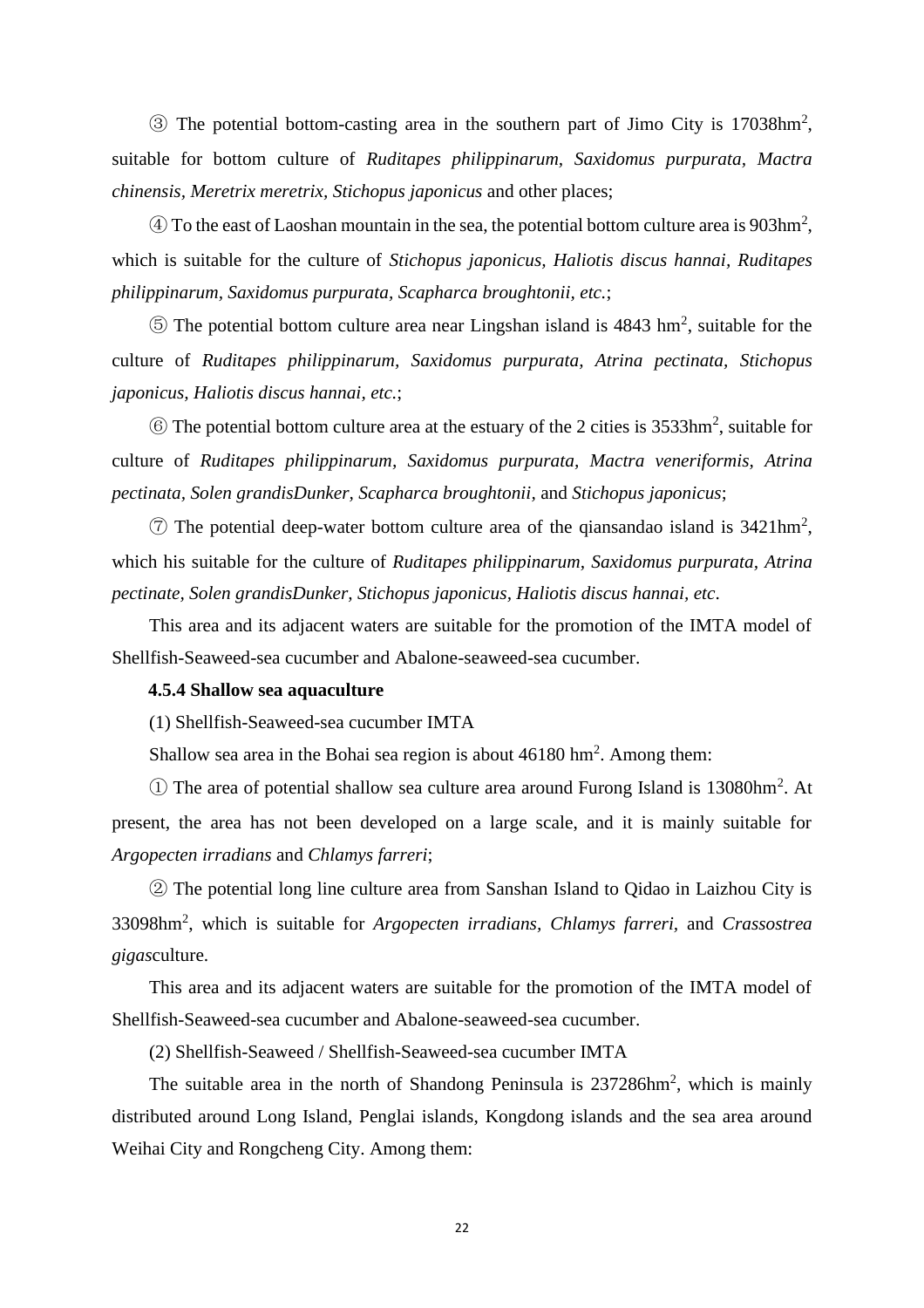① Shellfish-Seaweed IMTA: The area of the potential bottom culture area near Longkou City is 9579hm<sup>2</sup>, which distributed in the east  $(3659$ hm<sup>2</sup>) and west  $(5920$ hm<sup>2</sup>) side of the Sangdao island. It is suitable for shellfish culture, such as *Argopecten irradians* and *Chlamys farreri.*

Shellfish-Seaweed-sea cucumber IMTA:

② The potential deep-water long line and cage culture area near Changdao County is 57,803 hm<sup>2</sup> , which is suitable for culture scallops *(Chlamys farreri, Patinopecten yessoensis, Argopecten irradians), Haliotis discus hannai,* sea urchin*, Pacific oysters,* kelp*, etc.*;

③ Penglai City, Yantai Development Zone the potential long line culture area is 29,293 hm<sup>2</sup> , which is suitable for shellfish and seaweed*,* such as scallops *(Chlamys farreri, Patinopecten yessoensis, Argopecten irradians), Haliotis discus hannai,* purple mussels*,* kelp, sea urchins*,* Pacific oysters*,* etc*.*;

④ The potential long line culture area near kongtong island is 1388hm<sup>2</sup> , which is *s*uitable for scallops (*Chlamys farreri, Patinopecten yessoensis, Argopecten irradians*), kelp, Pacific oysters, etc.;

⑤ The potential long line culture area in the northern sea of Weihai is 15128hm<sup>2</sup> . The exisit culture species are kelp and wakame, scallops (*Chlamys farreri, Patinopecten yessoensis, Argopecten irradians*), purple mussels, sea urchins, etc.;

 $\circled{6}$  Rongcheng city's northern deep sea waters aquaculture area is 24,691 hm<sup>2</sup>, the kelp and wakame are the major culture species, this region also raise scallops (*Chlamys farreri, Patinopecten yessoensis, Argopecten irradians*), purple mussels, sea urchins, etc.;

⑦ The potential deep-water aquaculture area in the eastern waters of Rongcheng City is  $99403$ hm<sup>2</sup>, with kelp and wakame being the major culture species, and it can also raise scallops (*Chlamys farreri, Patinopecten yessoensis, Argopecten irradians*), purple mussels, sea urchins, and etc.

This area and the nearby sea area are suitable for the promotion of IMTA mode of shellfish-seaweed, shellfish-seaweed-sea cucumber, and abalone-seaweed-sea cucumber.

(3) Shellfish-Seaweed / Shellfish-Seaweed-sea cucumber/ Fish-Shellfish-Seaweed IMTA

The total area in the southern part of the Shandong Peninsula is 48843hm<sup>2</sup>, mainly distributed in the southern part of Rushan, Qingdao, Jiaonan and Rizhao offshore. The water depth is from 6-30m with sandy and rocky sediment. The water flows with moderate speed, the wind and waves are small, the water quality is good with no pollution. The water is rich in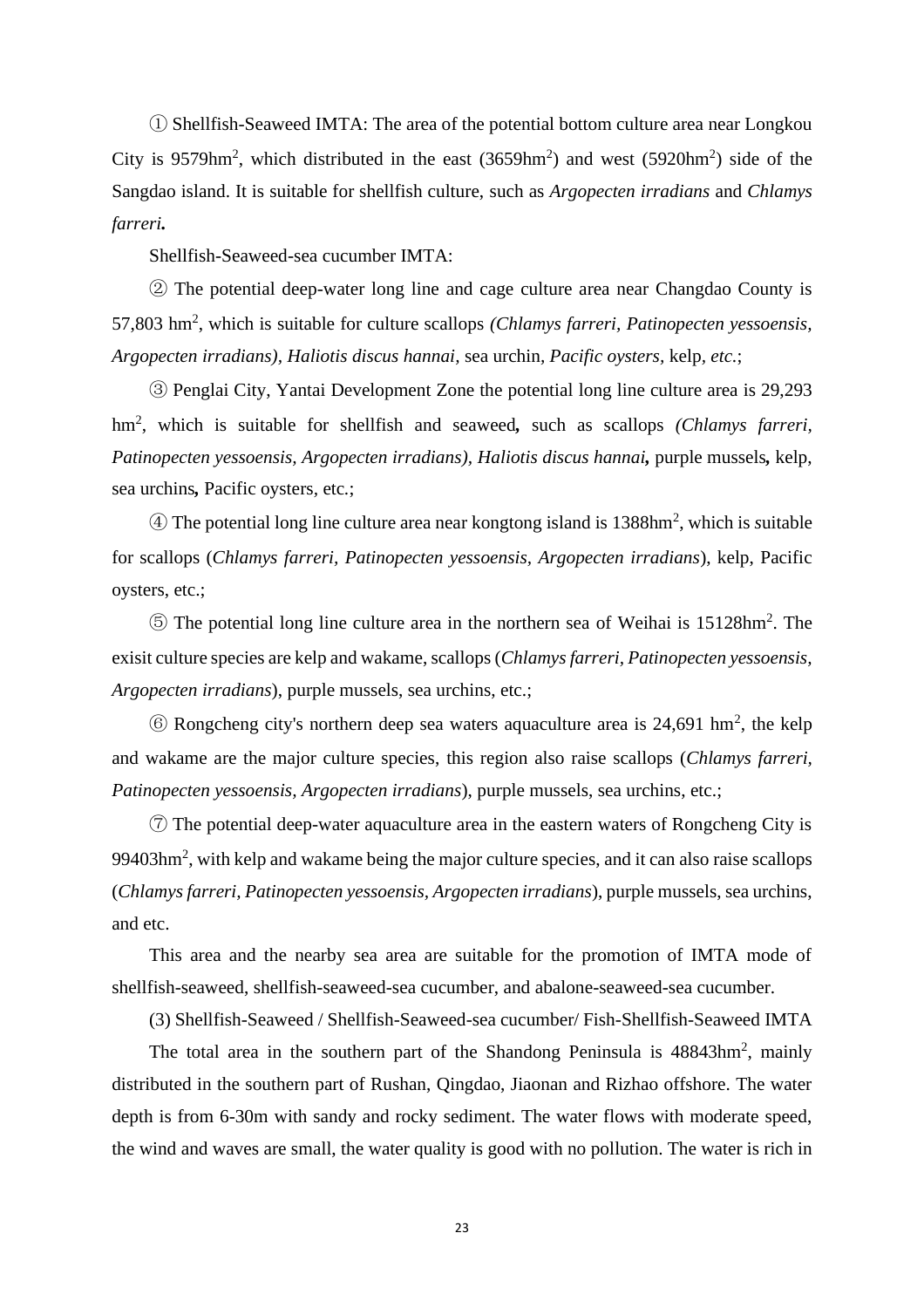plankton and moderate nutrient salt which mostly are estimated to be class I water quality. Among them:

① The area of the long line and cage culture area in the southern part of Rushan City is 12143hm<sup>2</sup>, suitable for scallops, Purple mussels, Pacific oysters, kelp and caged sea cucumbers, wrinkled abalone, *Sebastes schlegeli*, *Hexagrammos otakii*, *Lateolabrax japonicus*, etc.;

 $\textcircled{2}$  The potential long line-cage culture area is 2514hm<sup>2</sup> near the Laoshan bay, suitable for long line culture scallops, purple mussels, Pacific oysters, kelp and caged sea cucumber, wrinkled abalone, etc. And cage culture *Sebastes schlegeli*, *Hexagrammos otakii*, *Lateolabrax japonicas*, etc.;

 $\circledS$  The potential cage culture area near Lingshan bay is 3245hm<sup>2</sup>, suitable for long line culture of scallops, purple mussels, Pacific oysters, kelp and caged sea cucumber, wrinkled abalone, etc. This area is also suitable for cage culture of *Sebastes schlegeli*, *Hexagrammos otakii*, *Lateolabrax japonicus*, etc.;

④ The potential long line and cage culture area near Taohua islands in Rizhao city is 8939hm<sup>2</sup>, which is suitable for kelp, wakame, stripe laver and scallop, Pacific oysters, purple mussels, etc.;

⑤ The potential sea area for long line and cage culture near Qiansandao Island is about  $22002$ hm<sup>2</sup>, which is suitable for the culture of scallops, kelp, wakame and pacific oysters. The cooresponding cage culture can be deployed for sea bass, *Sebastes schlegeli*, *Sciaenops ocellatus* and so on.

This area and its adjacent waters are suitable for IMTA mode promotion such as shellfishseaweed-sea cucumber, abalone- seaweed-sea cucumber and fish-shellfish-seaweed.

| <b>Suitable IMTA</b><br>mode                        | <b>District</b>                                  | Area<br>(hm <sup>2</sup> ) | <b>Sediment</b>   | <b>Suitable species for IMTA</b>                                                        |
|-----------------------------------------------------|--------------------------------------------------|----------------------------|-------------------|-----------------------------------------------------------------------------------------|
| Land-based IMTA,<br>need to increase                | ancient<br>watercourse of<br><b>Yellow River</b> | 25250                      | silt and<br>muddy | Penaeus vannamei, Stichopus japonicu,<br>Penaeus japonicus, Portunus<br>trituberculatus |
| shellfish species,<br>or to form a<br>regional IMTA | Gudong oilfield                                  | 9170                       | silt and<br>muddy | Penaeus vannamei, Stichopus japonicu,<br>Penaeus japonicus, Portunus<br>trituberculatus |
| with shellfish<br>aquaculture                       | eastern part of<br>Dongying district             | 12730                      | silt and<br>muddy | Penaeus vannamei, Stichopus japonicu,<br>Penaeus japonicus, Portunus<br>trituberculatus |

Table 6 Suitable area for IMTA in Shandong Provence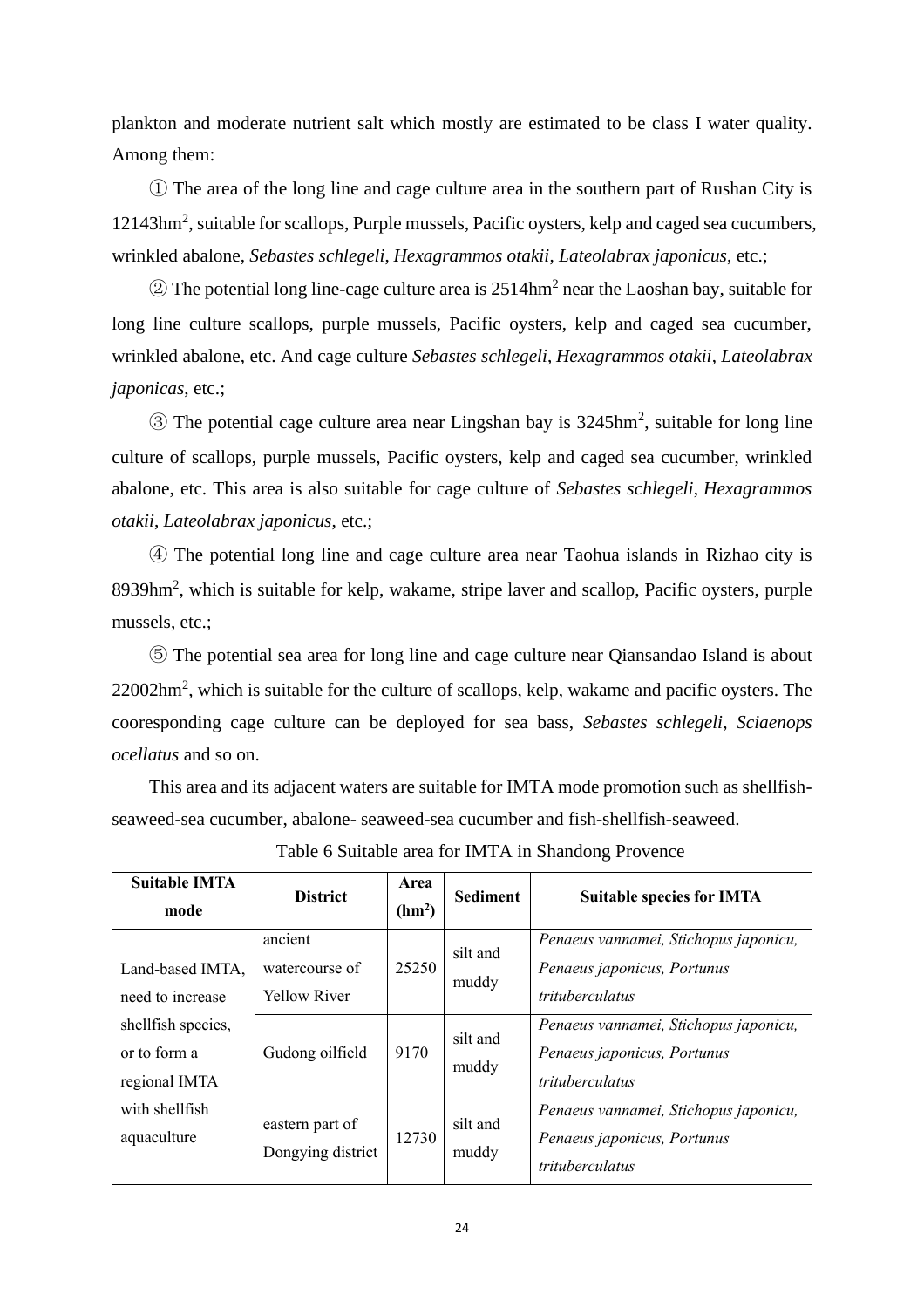|                                                                                                                                                                                              | Shouguang City                             | 3260  | silt and<br>muddy | Penaeus vannamei, Stichopus japonicu,<br>Penaeus japonicus, Portunus<br>trituberculatus                                                                                                                                                  |
|----------------------------------------------------------------------------------------------------------------------------------------------------------------------------------------------|--------------------------------------------|-------|-------------------|------------------------------------------------------------------------------------------------------------------------------------------------------------------------------------------------------------------------------------------|
|                                                                                                                                                                                              | Changyi City                               | 12450 | silt and<br>muddy | Penaeus vannamei, Penaeus japonicus,<br>Fenneropenaeus chinensis, Portunus<br>trituberculatus, sea fish, Stichopus<br>japonicu,                                                                                                          |
| Bottom sowing of<br>shellfish is<br>beneficial to<br>reduce<br>eutrophication of<br>seawater and<br>increase carbon<br>sequestration.<br>Regional IMTA<br>can be formed<br>with pond culture | southern part of<br>the Bohai Bay          | 29690 | silt and<br>muddy | Meretrix meretrix, Mactra veneriformis,<br>Cyclina shiensis, Perinereis<br>aibuhitensis, Sinonovacula constricta,<br>Potamocorbula amurensis, Scapharca<br>subcrenata, Neverita didyma                                                   |
|                                                                                                                                                                                              | eastern part of<br>Gudao,<br>Dongying City | 13930 | silt and<br>muddy | Meretrix meretrix, Mactra veneriformis,<br>Cyclina shiensis, Ruditapes<br>philippinarum, Perinereis aibuhitensis,<br>Sinonovacula constricta,<br>Potamocorbula amurensis, Scapharca<br>subcrenata, Neverita didyma,<br>Crassostrea gigas |
|                                                                                                                                                                                              | eastern part of<br>Dongying City           | 18650 | silt and<br>muddy | Meretrix meretrix, Mactra veneriformis,<br>Cyclina shiensis, Ruditapes<br>philippinarum, Perinereis aibuhitensis,<br>Sinonovacula constricta,<br>Potamocorbula amurensis, Scapharca<br>subcrenata, Neverita didyma,<br>Crassostrea gigas |
|                                                                                                                                                                                              | Qimu Island                                | 49280 | silt and<br>muddy | Meretrix meretrix, Ruditapes<br>philippinarum, Mactra veneriformis,<br>Scapharca subcrenata, Solen<br>grandisDunker, Cyclina shiensis,<br>Potamocorbula amurensis, Neverita<br>didyma                                                    |
| Regional<br>Shellfish-<br>Seaweed-sea<br>cucumber IMTA                                                                                                                                       | Sangdao Island                             | 703   | bedrock           | Patinopecten yessoensis, Stichopus<br>japonicus, Haliotis discus hannai                                                                                                                                                                  |
|                                                                                                                                                                                              | Dilai                                      | 40809 | bedrock           | Patinopecten yessoensis, Stichopus<br>japonicus, Haliotis discus hannai                                                                                                                                                                  |
|                                                                                                                                                                                              | east of the<br>Kongtong islands            | 4249  | bedrock,<br>sand  | Stichopus japonicus                                                                                                                                                                                                                      |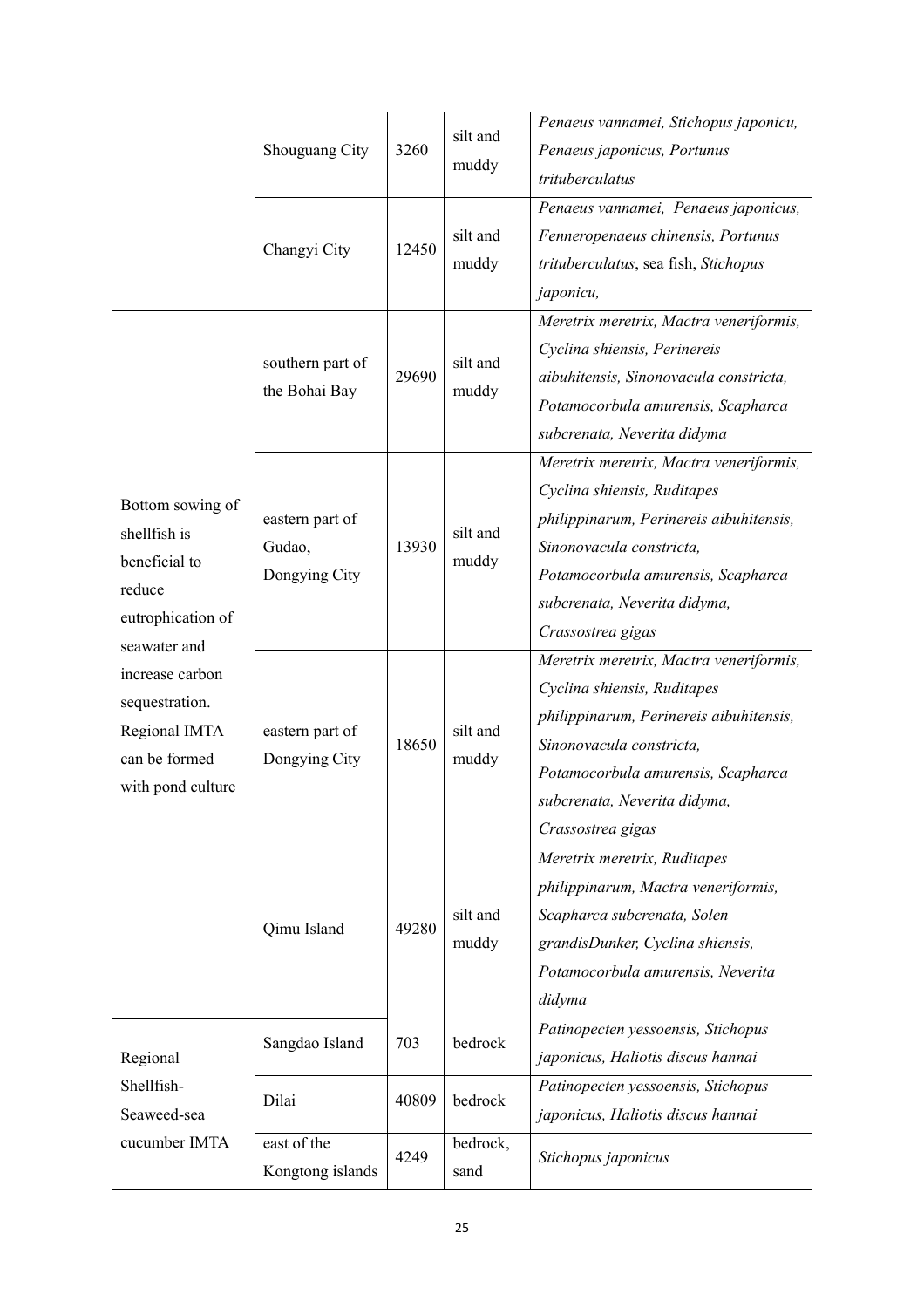|                                                               | northern part of<br>Weihai City                          | 17115 | bedrock           | Stichopus japonicus, Haliotis discus<br>hannai                                                                                                                   |
|---------------------------------------------------------------|----------------------------------------------------------|-------|-------------------|------------------------------------------------------------------------------------------------------------------------------------------------------------------|
|                                                               | north of<br>Rongcheng City                               | 17750 | bedrock           | Patinopecten yessoensis, Stichopus<br>japonicus, Haliotis discus hannai                                                                                          |
|                                                               | south of<br>Rongcheng City                               | 26625 | sand,<br>bedrock  | Patinopecten yessoensis, Stichopus<br>japonicus, Haliotis discus hannai                                                                                          |
|                                                               | southern part of<br>Weihai City                          | 25631 | sand              | Ruditapes philippinarum, Mactra<br>chinensis, Scapharca broughtonii,<br>Stichopus japonicus                                                                      |
| Shellfish-<br>Seaweed-sea<br>cucumber IMTA                    | southern part of<br>Haiyang City                         | 20238 | sand,<br>bedrock  | Ruditapes philippinarum, Mactra<br>chinensis, Scapharca broughtonii,<br>Stichopus japonicus, Haliotis discus<br>hannai                                           |
|                                                               | southern part of<br>Jimo City                            | 17038 | silty sand        | Ruditapes philippinarum, Saxidomus<br>purpurata, Mactra chinensis, Meretrix<br>meretrix, Stichopus japonicus                                                     |
|                                                               | islands in the<br>eastern part of<br>Laoshan<br>mountain | 903   | bedrock           | Stichopus japonicus, Haliotis discus<br>hannai, Ruditapes philippinarum,<br>Saxidomus purpurata, Scapharca<br>broughtonii                                        |
|                                                               | Lingshan island                                          | 4843  | bedrock           | Ruditapes philippinarum, Saxidomus<br>purpurata, Atrina pectinata, Stichopus<br>japonicus, Haliotis discus hannai                                                |
|                                                               | the estuary of the<br>2 cities                           | 3353  | silt and<br>muddy | Ruditapes philippinarum, Saxidomus<br>purpurata, Mactra veneriformis, Atrina<br>pectinata, Solen grandisDunker,<br>Scapharca broughtonii, Stichopus<br>japonicus |
|                                                               | Qiansandao<br>island                                     | 3421  | bedrock           | Ruditapes philippinarum, Saxidomus<br>purpurata, Atrina pectinate, Solen<br>grandisDunker, Stichopus japonicus,<br>Haliotis discus hannai                        |
| Shellfish-<br>Seaweed-sea<br>cucumber and<br>Abalone-seaweed- | around Furong<br>Island                                  | 13080 | sand              | Argopecten irradians, Chlamys farreri                                                                                                                            |
|                                                               | Qidao                                                    | 33098 | sand              | Argopecten irradians, Chlamys farreri,<br>Crassostrea gigasculture                                                                                               |
| sea cucumber<br><b>IMTA</b>                                   | northern part of<br>Longkou City                         | 9579  | sand              | Argopecten irradians, Chlamys farreri                                                                                                                            |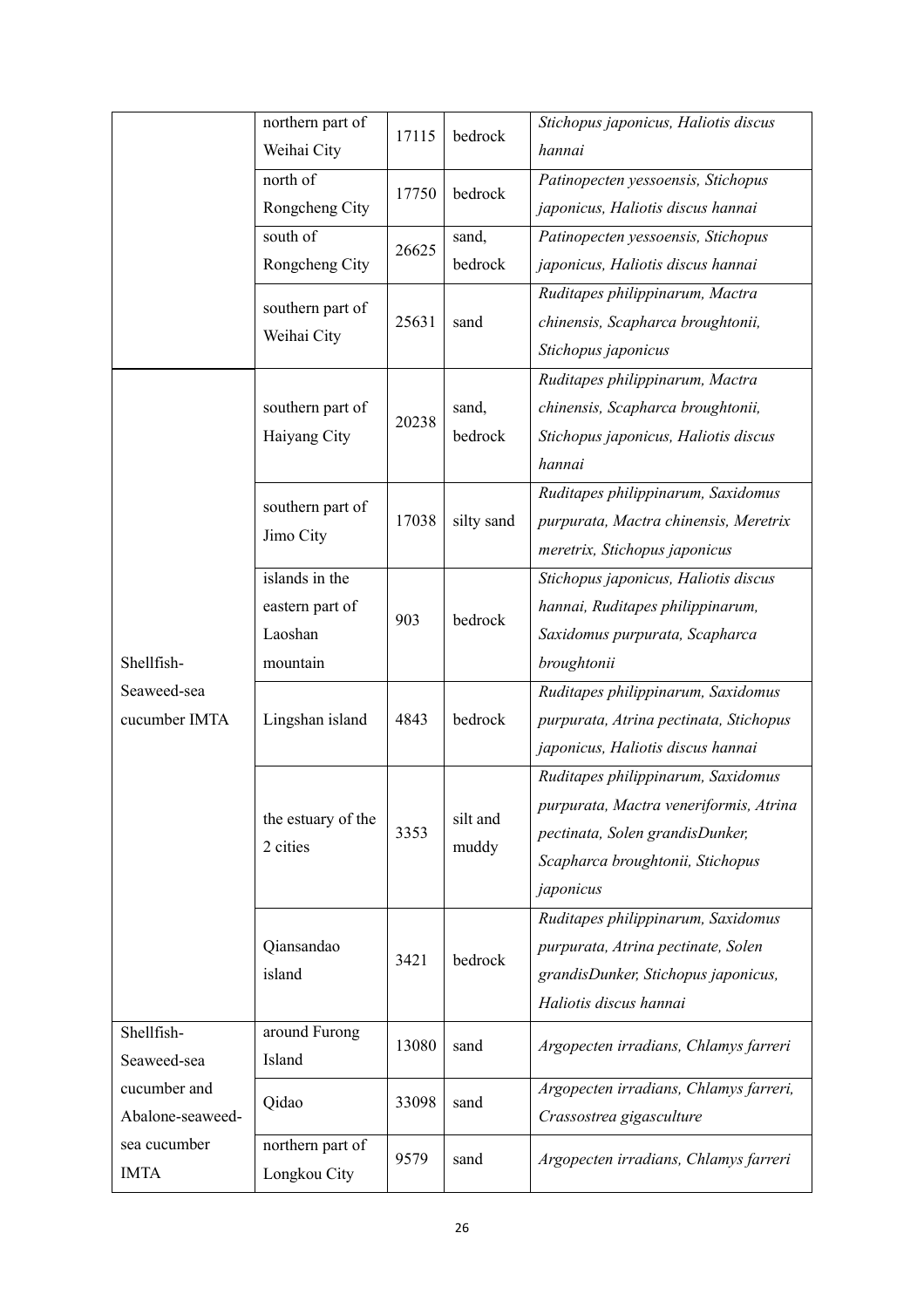|                                 |                                         |       |                   | Chlamys farreri, Patinopecten           |
|---------------------------------|-----------------------------------------|-------|-------------------|-----------------------------------------|
|                                 | Changdao<br>County                      | 57803 | bedrock,<br>sand  | yessoensis, Argopecten irradians,       |
|                                 |                                         |       |                   | Haliotis discus hannai, Echinoidea,     |
|                                 |                                         |       |                   | Crassostrea gigas, Laminaria japonica   |
|                                 | Yantai<br>Development<br>Zone           | 29293 | bedrock,<br>sand  | Chlamys farreri, Patinopecten           |
|                                 |                                         |       |                   | yessoensis, Argopecten irradians,       |
|                                 |                                         |       |                   | Haliotis discus hannai, Mytilus edulis, |
|                                 |                                         |       |                   | Laminaria japonica, Echinoidea,         |
|                                 |                                         |       |                   | Crassostrea gigas                       |
|                                 | Kongtong island                         | 1388  | bedrock           | Chlamys farreri, Patinopecten           |
|                                 |                                         |       |                   | yessoensis, Argopecten irradians,       |
|                                 |                                         |       |                   | Laminaria japonica, Crassostrea gigas   |
|                                 |                                         |       | bedrock           | Laminaria japonica, Undaria             |
|                                 | northern sea of                         | 15128 |                   | pinnatifida, Chlamys farreri,           |
|                                 | Weihai                                  |       |                   | Patinopecten yessoensis, Argopecten     |
|                                 |                                         |       |                   | irradians, Mytilus edulis, Echinoidea   |
|                                 | northern waters<br>of Rongcheng<br>City | 24691 | bedrock           | Laminaria japonica, Undaria             |
|                                 |                                         |       |                   | pinnatifida, Chlamys farreri,           |
|                                 |                                         |       |                   | Patinopecten yessoensis, Argopecten     |
|                                 |                                         |       |                   | irradians, Mytilus edulis, Echinoidea   |
|                                 | eastern waters of<br>Rongcheng City     | 99403 | bedrock           | Laminaria japonica, Undaria             |
|                                 |                                         |       |                   | pinnatifida, Chlamys farreri,           |
|                                 |                                         |       |                   | Patinopecten yessoensis, Argopecten     |
|                                 |                                         |       |                   | irradians, Mytilus edulis, Echinoidea   |
| Shellfish-                      |                                         |       |                   | Pectinidae, Mytilus edulis, Crassostrea |
| Seaweed-sea                     | southern part of<br>Rushan City         | 12143 | sand,<br>bedrock  | gigas, Laminaria japonica, and caged    |
| cucumber,                       |                                         |       |                   | Stichopus japonicus, Haliotis discus    |
| Abalone-seaweed-                |                                         |       |                   | hannai, Sebastes schlegeli,             |
| sea cucumber and                |                                         |       |                   | Hexagrammos otakii, Lateolabrax         |
| Fish-Shellfish-                 |                                         |       |                   | japonicus                               |
| Seaweed IMTA                    |                                         |       |                   |                                         |
| Fish-Shellfish-<br>Seaweed IMTA | Laoshan bay                             | 2514  | silt and<br>muddy | long line culture Pectinidae, Mytilus   |
|                                 |                                         |       |                   | edulis, Crassostrea gigas, Laminaria    |
|                                 |                                         |       |                   | japonica, and cage culture Stichopus    |
|                                 |                                         |       |                   | japonicus, Haliotis discus hannai,      |
|                                 |                                         |       |                   | Sebastes schlegeli, Hexagrammos         |
|                                 |                                         |       |                   | otakii, Lateolabrax japonicus           |